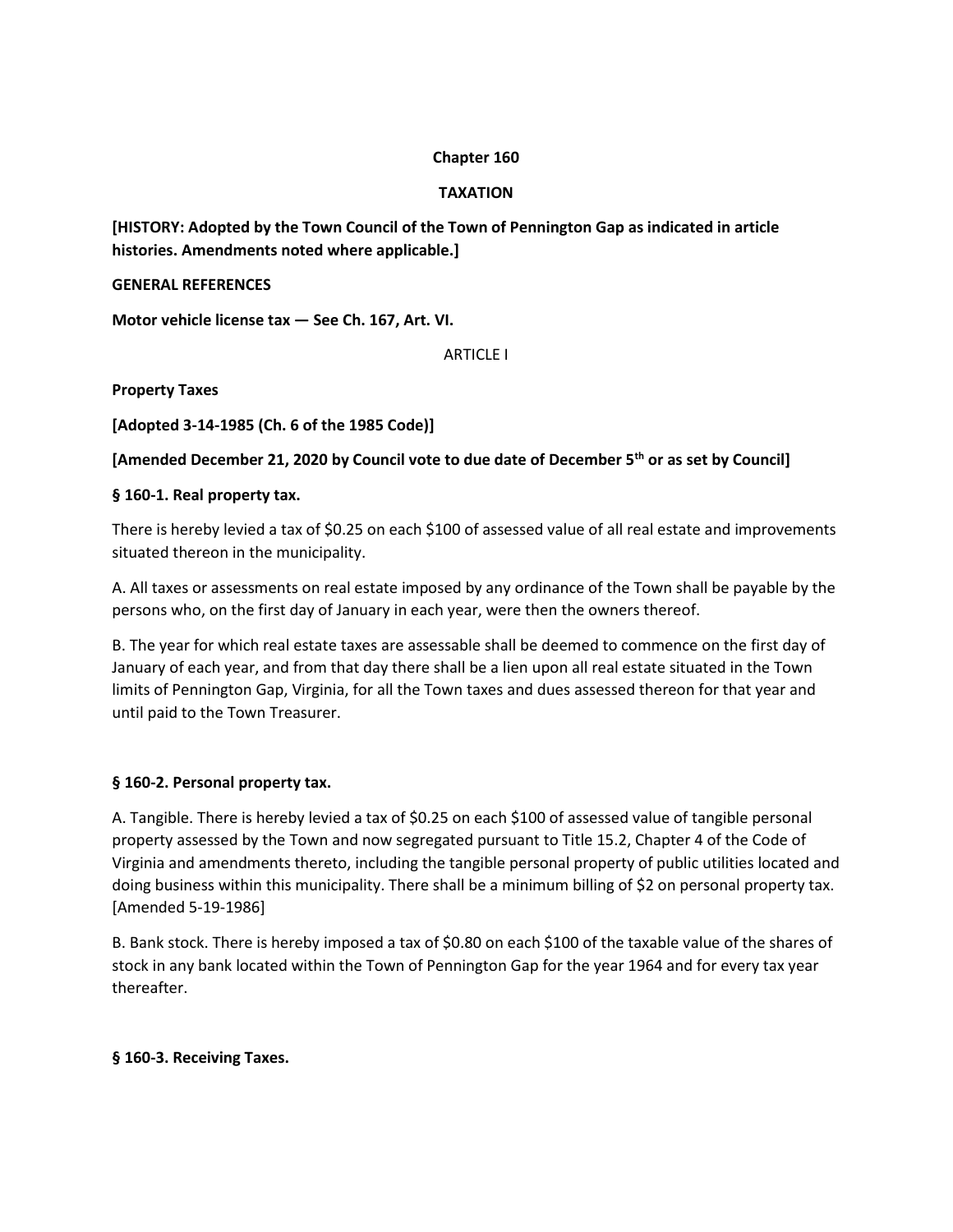The Treasurer shall commence to receive all taxes and levies due the Town on the first day of October of each year, or as soon thereafter as he may receive the Commissioner's books, and continue to receive the same until the 5<sup>th</sup> of December, or as set by Town Council, thereafter.

## **§ 160-4. Penalty for failure to pay taxes.**

Any person failing to pay his Town taxes or levies by December  $5<sup>th</sup>$ , or as set by Council, to the Mayor's Office shall incur a penalty thereon of 5%, plus ten-percent interest per year, which shall be added to the amount of taxes and levies due by said taxpayer, which, when collected by the Treasurer, shall be accounted for by the Treasurer in his settlement.

## ARTICLE II

## **Bank Franchise Tax**

# **[Adopted 3-17-1980 (Ch. 112, § 7-9(34) of the 1985 Code)]**

# **§ 160-5. Definitions.**

For the purpose of this article, the following words shall have the meanings ascribed to them by this section:

BANK —% Defined in § 58-485.01 of the Code of Virginia.

NET CAPITAL —% A bank's net capital computed pursuant to § 58-485.07 of the Code of Virginia.

## **§ 160-6. Tax imposed; apportionment.**

A. Pursuant to the provisions of Chapter 10.10 of Title 58 of the Code of Virginia, there is hereby imposed upon each bank located in the Town of Pennington Gap a tax on net capital equaling 80% of the state rate of franchise tax set forth in § 58-485.06 of the Code of Virginia.

B. In the event that any bank is located within the boundaries of this Town and is not the principal office, but is a branch extension or affiliate of the principal office, the tax upon such branch shall be apportioned as provided by § 58-485.012 of the Code of Virginia.

## **§ 160-7. Filing of return and payment of tax.**

A. On or after the first day of January of each year, but not later than March 1 of any such year, all banks that are located within this Town shall prepare and file with the Commissioner of Revenue (or comparable local assessing officer) a return as provided by § 58-485.013 of the Code of Virginia in duplicate, which shall set forth the tax on net capital computed pursuant to Chapter 10.01 of Title 58 of the Code of Virginia. The Commissioner of Revenue (or comparable assessing officer) or Town Treasurer shall certify a copy of such filing of the bank's return and schedules and shall forthwith transmit such certified copy to the State Department of Taxation.

B. In the event that the principal office of a bank is located outside the boundaries of this Town or within any town located herein, and such bank has branch offices located within this county, in addition to the filing requirements set forth in Subsection A hereof, any bank conducting such branch business shall file with the Commissioner of the Revenue or appropriate assessing officer of this county a copy of the real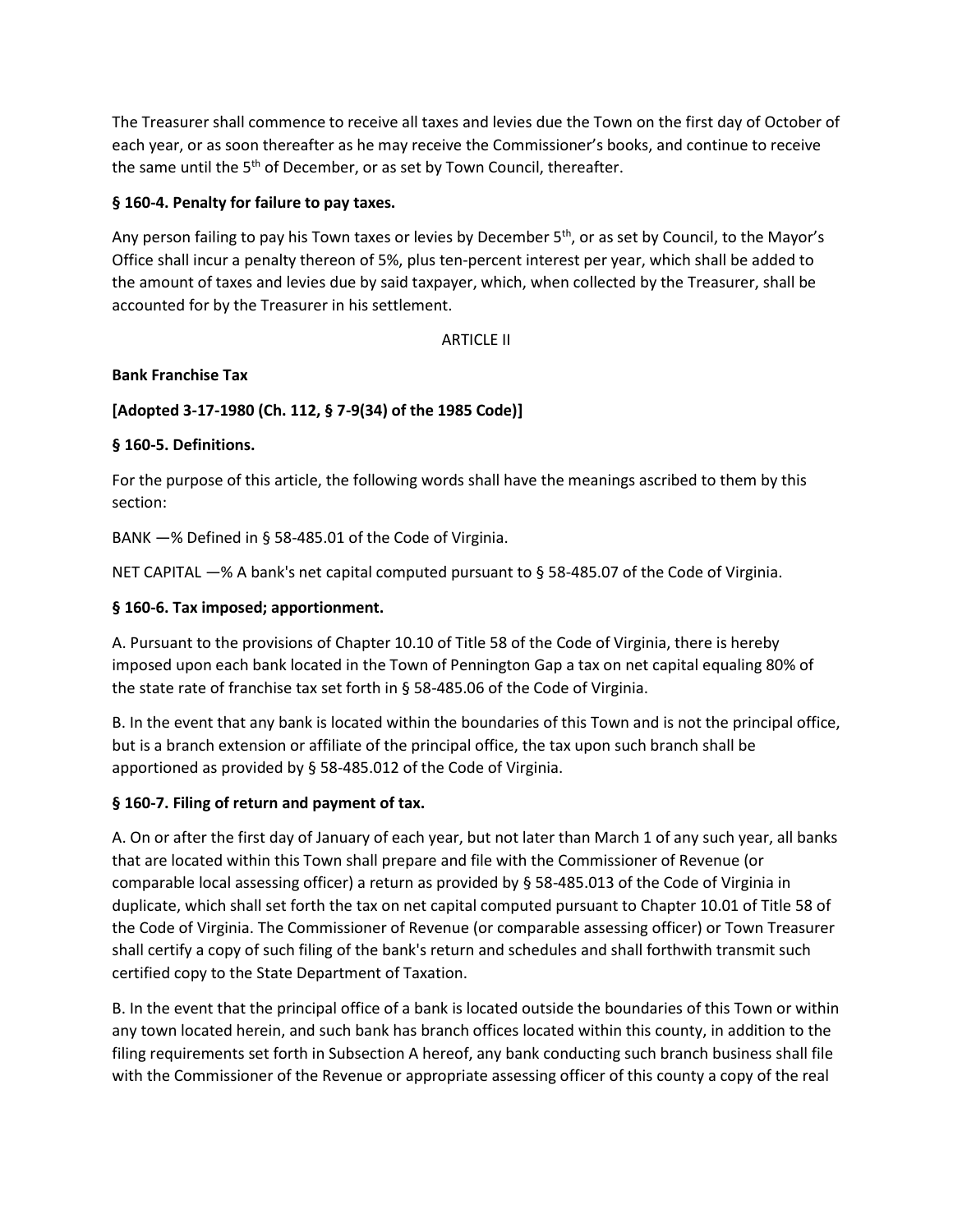estate deduction schedule, apportionment and other items which are required by §§ 58-485.012, 58- 485.013, and 58-485.014 of the Code of Virginia.

C. For each bank, on or before the first day of June of each year, the Commissioner of Revenue (or comparable assessing officer) or Town Treasurer shall certify a copy of such filing of the bank's return and schedules and shall forthwith transmit such certified copy to the State Department of Taxation.

D. Each bank, on or before the first day of June of each year, shall pay into the treasurer's office (or other appropriate official) of this Town all taxes imposed pursuant to this article.

# **§ 160-8. Effective date.**

The provisions of this article shall be effective for the year beginning January 1, 1980.

## **§ 160-9. Violations and penalties.**

Any bank which shall fail or neglect to comply with any provision of this article shall be fined not less than \$100 nor more than \$500, which fine shall be recovered upon motion, after five days' notice in the Circuit Court of this county. The motion shall be in the name of the Commonwealth and shall be presented by the attorney for the Town.

ARTICLE III

**Utility Tax** 

**[Adopted 11-27-1989]** 

**§ 160-10. Definitions.** [Amended effective 1-1-2001]

As used in this article, the following terms shall have the meanings indicated:

CONSUMER —% Every person who, individually or through agents, employees, officers, representatives or permittees, makes a taxable purchase of electricity in this jurisdiction.

KILOWATT HOURS (kWh) DELIVERED —% One thousand watts of electricity delivered in a one-hour period by an electric provider to an actual consumer, except that in the case of eligible customergenerators (sometimes called "cogenerators") as defined by Virginia Code § 56-594, it means kWh supplied from the electric grid to such customer-generators, minus the kWh generated and fed back to the electric grid by such customer-generators.

PERSON —% Any individual, corporation, company or other entity.

RESIDENTIAL CONSUMER —% The owner or tenant of property used primarily for residential purposes, including, but not limited to, apartment houses and other multiple-family dwellings.

SERVICE PROVIDER —% The person who delivers electricity to a consumer.

USED PRIMARILY —% Relates to the larger portion of the use for which electric utility service is furnished.

**§ 160-11. Tax rate; exemptions; billing and collection; computation.** [Amended effective 1-1-2001]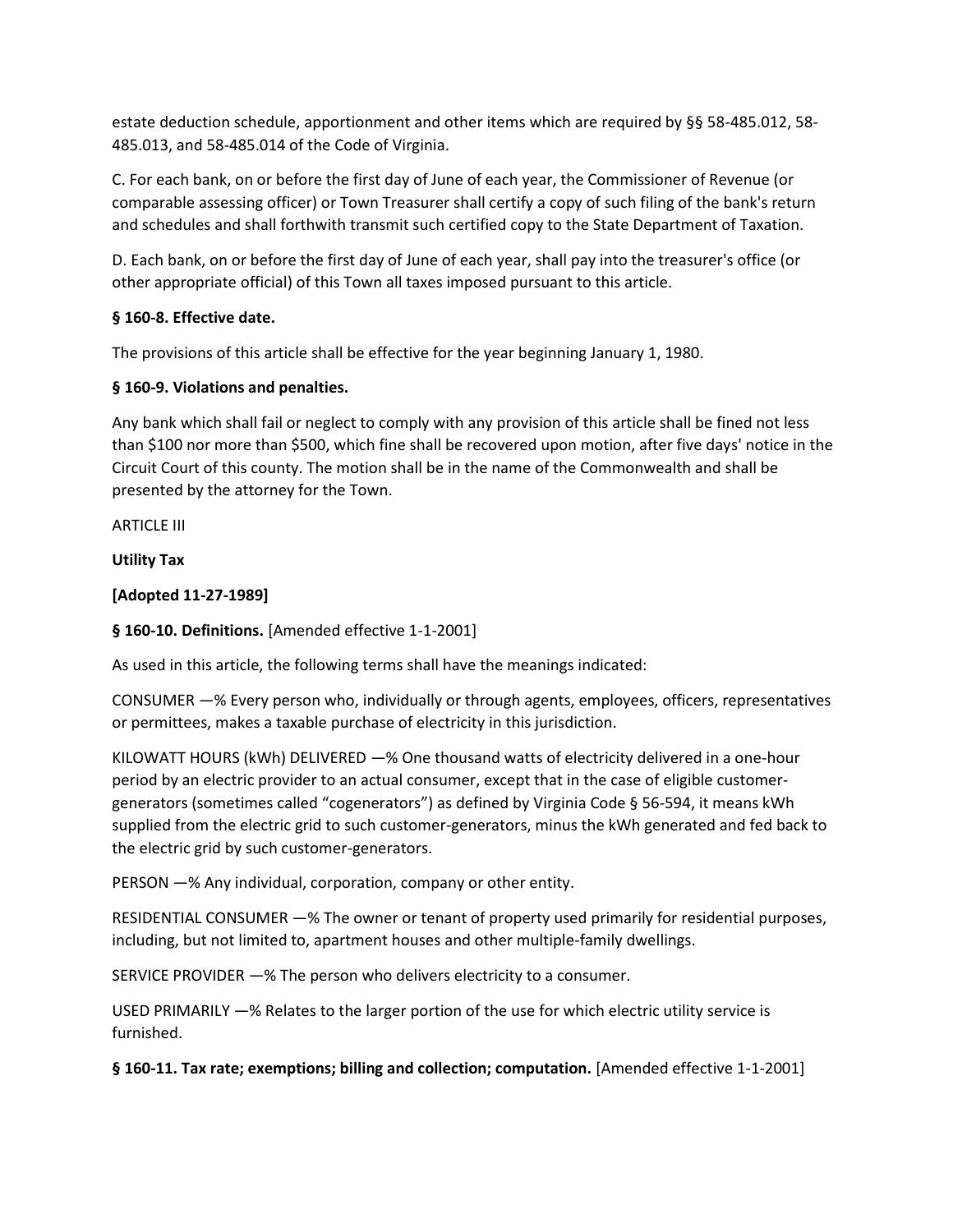A. In accordance with Virginia Code § 58.1-3814, effective January 1, 2001, there is hereby imposed and levied a monthly tax on each purchase of electricity delivered to consumers by a service provider, classified as determined by such provider, as follows:

(1) Residential consumers. Such tax shall be at the rate of \$0.80 plus \$0.009644 for each kWh delivered monthly to residential consumers by a service provider, not to exceed \$3.

(2) Nonresidential consumers. Such tax on nonresidential consumers shall be at the rate per month for the classes of nonresidential consumers as set forth below:

(a) Commercial and industrial consumers. Such tax shall be at the rate of \$1.50 plus \$0.012330 for each kWh delivered monthly to commercial and industrial consumers, not to exceed \$3 monthly.

(3) The conversion of tax pursuant to this article to monthly kWh delivered shall not be effective before the first meter reading after December 31, 2000, prior to which time the tax previously imposed by this jurisdiction shall be in effect.

B. Exemptions. The following consumers of electricity are exempt from the tax imposed by this article:

(1) Any public safety agency as defined by Virginia Code § 58.1-3813.

(2) The United States of America, the Commonwealth and the political subdivisions thereof, including this jurisdiction.

C. Billing, collection and remittance of tax.

(1) The service provider shall bill the electricity consumer tax to all users who are subject to the tax and to whom it delivers electricity and shall remit the same to this jurisdiction on a monthly basis. Such taxes shall be paid by the service provider to this jurisdiction in accordance with the Virginia Code § 58.1- 2901. If any consumer receives and pays for electricity but refuses to pay the tax imposed by this section, the service provider shall notify this jurisdiction of the name and address of such consumer. Ifany consumer fails to pay a bill issued by a service provider, including the tax imposed by this section, the service provider must follow its normal collection procedures and upon collection of the bill or any part thereof must apportion the net amount collected between the charge for electric service and the tax and remit the tax portion to this jurisdiction.

(2) Any tax paid by the consumer to the service provider shall be deemed to be held in trust by such provider until remitted to this jurisdiction.

D. Computation of bills not on a monthly basis. Bills shall be considered as monthly bills for the purposes of this article if submitted 12 times per year of approximately one month each. Accordingly, the tax for a bimonthly bill (approximately 60 days) shall be determined as follows:

(1) The kWh will be divided by two;

(2) A monthly tax will be calculated using the rates set forth above;

(3) The tax determined by Subsection D(2) shall be multiplied by two;

(4) The tax in Subsection D(3) may not exceed twice the monthly maximum tax.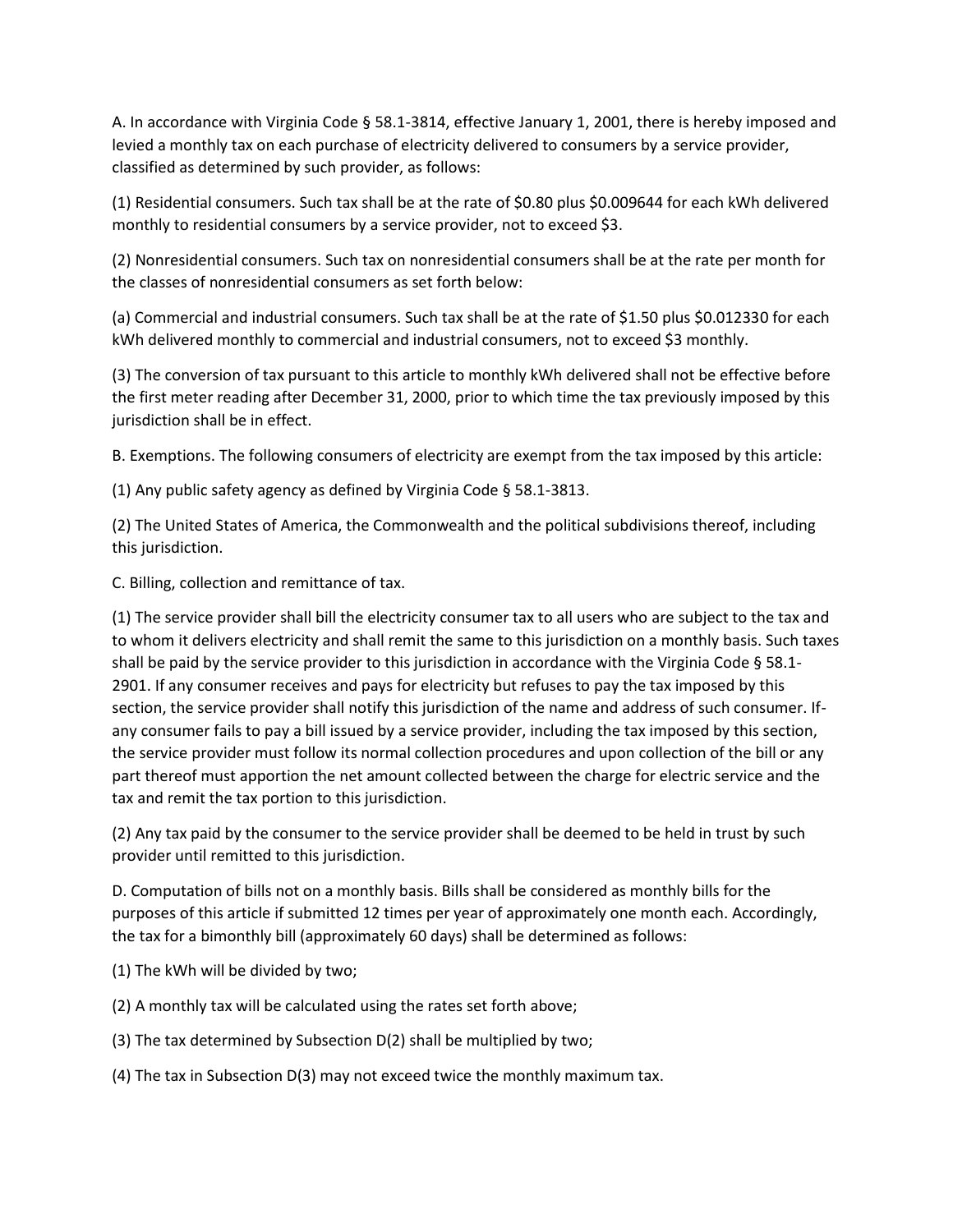## **§ 160-12. Telephone utility tax.**

A. Definitions. The following words and terms, when used in this section, shall have the following respective meanings, except where the context clearly indicates a different meaning:

PURCHASER —% Includes a person, firm or corporation who or which is a consumer or who or which purchases a telephone service.

SELLER —% Includes every person, whether a public service corporation, who sells or furnishes a telephone service or services.

UTILITY SERVICE —% Includes local telephone service furnished and used in the Town.

B. Tax levied; amount; exclusions. There is hereby imposed and levied by the Town upon each purchaser or consumer of telephone service a tax for general purposes in the amount of 20% of the monthly amount charged by the seller to consumers or purchasers of utility service; provided, however, that such tax shall not apply as follows:

(1) The maximum tax per residential and commercial telephone customer shall not exceed \$3 per month.

(2) The tax shall not apply to that portion of the monthly bills for telephone service for residential or business use which shall exceed \$15.

C. Applicability to telephone service. The tax imposed and levied by this section on purchasers with respect to local telephone service shall apply to all charges made for local telephone service, except local messages which are paid for by inserting coins in coin-operated telephones. The total amount of the guaranteed charge on each bill rendered for semipublic coin box telephone service shall be included in the basis for the tax with respect to the purchaser of such services.

D. Computation. In all cases where the seller collects the price for utility service at monthly periods, the tax imposed and levied by this article may be computed on the aggregate amount of purchases during such month or period; provided that the amount of the tax to be collected shall be the nearest whole cent to the amount computed.

E. Seller's records. Each seller shall keep complete records showing all purchases of utility service in the Town, which records shall show the price charged against each purchaser with respect to each purchase, the date thereof, the date of payment thereof and the amount of tax imposed under this section. Such records shall be kept open for inspection by the duly authorized agents of the Town during regular business hours, and the duly authorized agents of the Town shall have the right, power and authority to make such transcripts thereof during such times as they may desire.

# **§ 160-13. Duty of purchaser to pay.**

The tax imposed by this article shall be paid by the purchaser to the seller, for the use of the Town, at the time that the purchase price or charge for the utility service shall become due and payable under the agreement between the purchaser and the seller.

## **§ 160-14. Duty of seller to collect, report and remit.**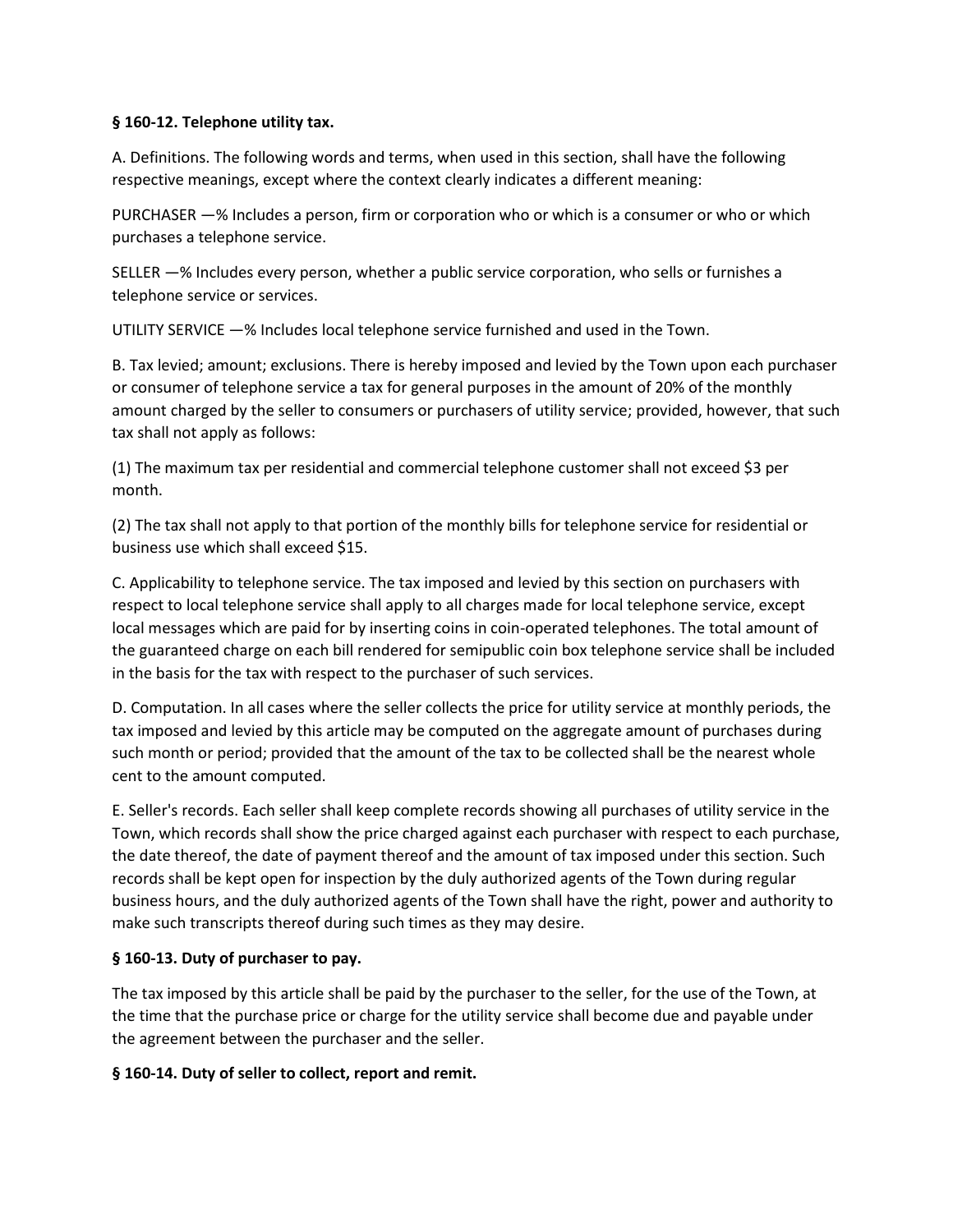It shall be the duty of every seller, in acting as the tax collection medium or agency for the Town, to collect from the purchaser, for the use of the Town, the tax imposed and levied by this article, at the time of collecting the purchase price charged for the utility service and to report and pay over, on or before the 15th day of each calendar month, to the collector of Town taxes all such taxes imposed, levied and collected during the preceding calendar month.

# **§ 160-15. Violations and penalties.** [Amended effective 1-1-2001]

Any consumer regulated by this article failing, refusing the portions of or neglecting to pay the tax imposed and levied under this article, and any officer, agent or employee of any service provider violating the provisions of this article, shall, upon conviction thereof, be guilty of a Class 3 misdemeanor. Each such failure, refusal, neglect or violation shall constitute a separate offense. Such conviction shall not relieve any person from the payment, collection and remittance of the tax as provided in this article.

**ARTICLE IV** 

# **Transient Occupancy Tax**

**[Adopted 8-27-1990]** 

## **§ 160-16. Tax imposed.**

There is hereby imposed by the Town Council of Pennington Gap, Virginia, a transient occupancy tax on hotels, motels, boardinghouses and travel campgrounds.

## **§ 160-17. Exceptions.**

The provisions of this article shall not apply to rooms or spaces rented for occupancy by the same individual or group for a period of 30 or more days in hotels, motels, boardinghouses and travel campgrounds.

## **§ 160-18. Applicability of county tax limitations.**

The county tax limitations imposed pursuant to § 58.1-3711 of the Code of Virginia, as amended, shall apply to any transient occupancy tax levied under § 58.1-3819 of the Code of Virginia, as amended, and to this article, mutatis mutandis.

## **§ 160-19. Tax rate.**

Such tax shall be at the rate of 2% of the amount of charge for the occupancy of any room or space occupied.

## **§ 160-20. Retention of commission.**

The businesses collecting aforesaid tax may retain a commission of 3% of the amount of tax due and accounted for and paid to the Town on time. No commission shall be allowed on any delinquent payment.

# **§ 160-21. Remission to Treasurer.**

Each business subject to the aforesaid tax shall collect the same and remit the tax to the Town Treasurer by the 20th of each month, as payment of the tax collected during the previous calendar month.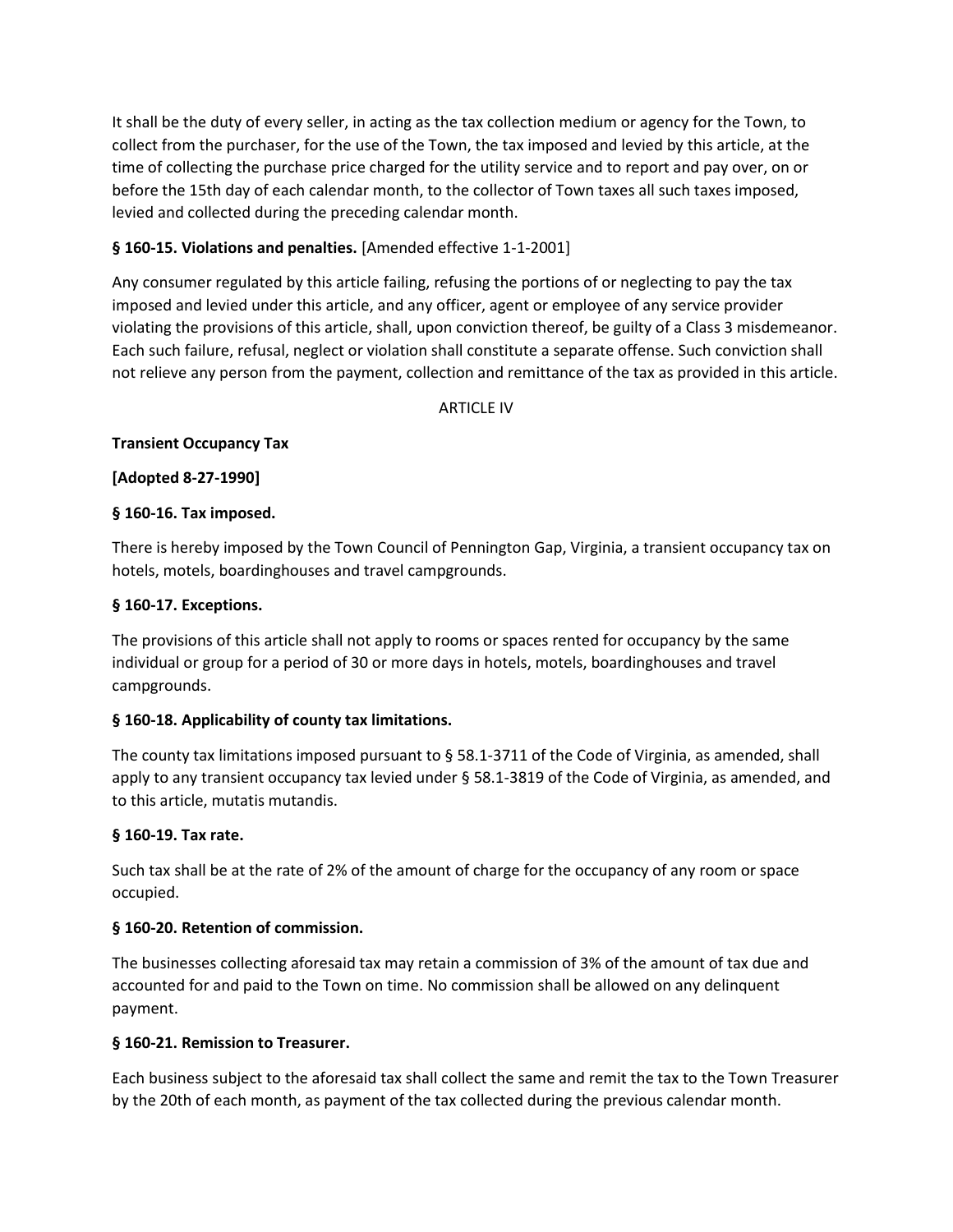## ARTICLE V

#### **Business and Professional License Tax**

## **[Adopted 12-16-1996]**

## **§ 160-22. Application and payment deadlines; applicability.**

Application shall be made by March 1 of each calendar year for a BPOL license, and the tax must be paid in full by March 1 of each year. The tax must be paid on all gross sales without a maximum limit on the amount of gross sales to which the rate is applied.

## **§ 160-23. Conflicting ordinances.**

Except as may be otherwise provided by the laws of the Commonwealth of Virginia, and notwithstanding any other current ordinances or resolutions enacted by the Town Council, whether or not compiled in the Code of the Town, to the extent of any conflict, the following provisions shall be applicable to the levy, assessment, and collection of licenses required and taxes imposed on businesses, trades, professions and callings and upon the persons, firms and corporations engaged therein within the Town.

#### **§ 160-24. Definitions.**

As used in this article, the following terms shall have the meanings indicated:

#### AFFILIATED GROUP

A. One or more chains of includible corporations connected through stock ownership with a common parent corporation which is an includible corporation if:

(1) Stock possessing at least 80% of the voting power of all classes of stock and at least 80% of each class of the nonvoting stock of each of the includible corporations, except the common parent corporation, is owned directly by one or more of the other includible corporations; and

(2) The common parent corporation directly owns stock possessing at least 80% of the voting power of all classes of stock and at least 80% of each class of the nonvoting stock of at least one of the other includible corporations. As used in this definition, the term "stock" does not include nonvoting stock which is limited and preferred as to dividends. The term "includible corporation" means any corporation within the affiliated group, irrespective of the state or country of its incorporation; and the term "receipts" includes gross receipts and gross income.

B. Two or more corporations if five or fewer persons who are individuals, estates or trusts own stock possessing:

(1) At least 80% of the total combined voting power of all classes of stock entitled to vote or at least 80% of the total value of shares of all classes of the stock of each corporation; and

(2) More than 50% of the total combined voting power of all classes of stock entitled to vote or more than 50% of the total value of shares of all classes of stock of each corporation, taking into account the stock ownership of each such person only to the extent such stock ownership is identical with respect to each such corporation.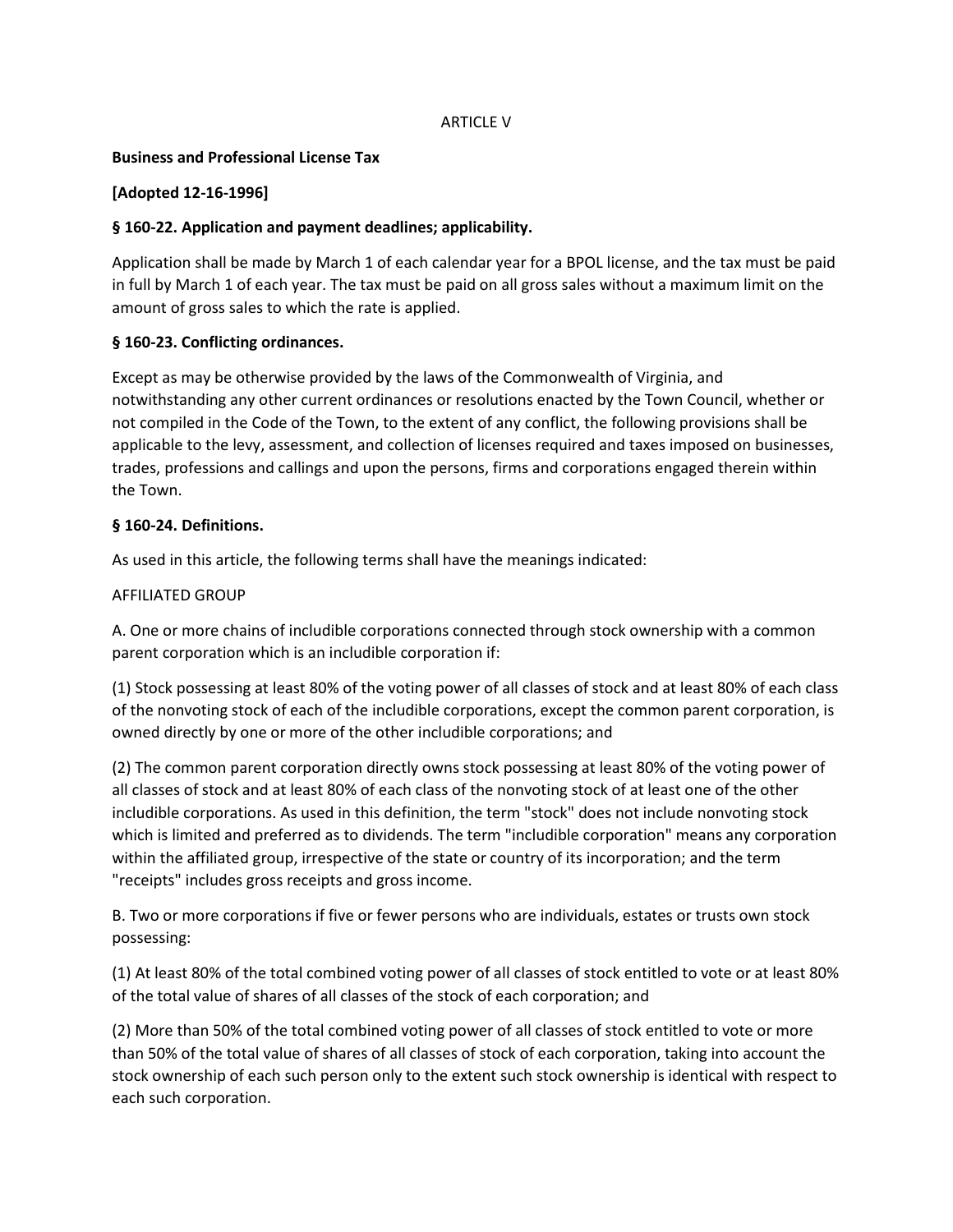C. When one or more of the includible corporations, including the common parent corporation is a nonstock corporation, the term "stock" as used in this definition shall refer to the nonstock corporation membership or membership voting rights, as is appropriate to the context.

ASSESSMENT —% A determination as to the proper rate of tax, the measure to which the tax rate is applied, and ultimately the amount of tax, including additional or omitted tax, that is due. An assessment shall include a written assessment made pursuant to notice by the assessing official or a self-assessment made by a taxpayer upon the filing of a return or otherwise not pursuant to notice. Assessments shall be deemed made by an assessing official when a written notice of assessment is delivered to the taxpayer by the assessing official or an employee of the assessing official, or mailed to the taxpayer at his last known address. Self-assessments shall be deemed made when a return is filed, or if no return is required, when the tax is paid. A return filed or tax paid before the last day prescribed by ordinance for the filing or payment thereof shall be deemed to be filed or paid on the last day specified for the filing of a return or the payment of tax, as the case may be.

ASSESSOR or ASSESSING OFFICIAL —% The Treasurer of the Town.

BASE YEAR —% The calendar year preceding the license year, except for contractors subject to the provisions of Virginia Code § 58.1-3715.

BROKER —% An agent of a buyer or a seller who buys or sells stocks, bonds, commodities, or services, usually on a commission basis.

BUSINESS —% A course of dealing which requires the time, attention and labor of the person so engaged for the purpose of earning a livelihood or profit. It implies a continuous and regular course of dealing, rather than an irregular or isolated transaction. A person may be engaged in more than one business. The following acts shall create a rebuttable presumption that a person is engaged in a business:

A. Advertising or otherwise holding oneself out to the public as being engaged in a particular

business; or

B. Filing tax returns, schedules and documents that are required only of persons engaged in a trade or business.

COMMODITY —% Staples such as wool, cotton, etc. which are traded on a commodity exchange and on which there is trading in futures.

CONTRACTOR —% The meaning prescribed in § 58.1-3714.B of the Code of Virginia, as amended, whether such work is done or offered to be done by day labor, general contract or subcontract.

DEALER —% Any person engaged in the business of buying and selling securities for his own account, but does not include a bank, or any person insofar as he buys or sells securities for his own account, either individually or in some fiduciary capacity, but not as part of a regular business.

DEFINITE PLACE OF BUSINESS —% An office or a location at which occurs a regular and continuous course of dealing for 30 consecutive days or more. A definite place of business for a person engaged in business may include a location leased or otherwise obtained from another person on a temporary or seasonal basis; and real property leased to another. A person's residence shall be deemed to be a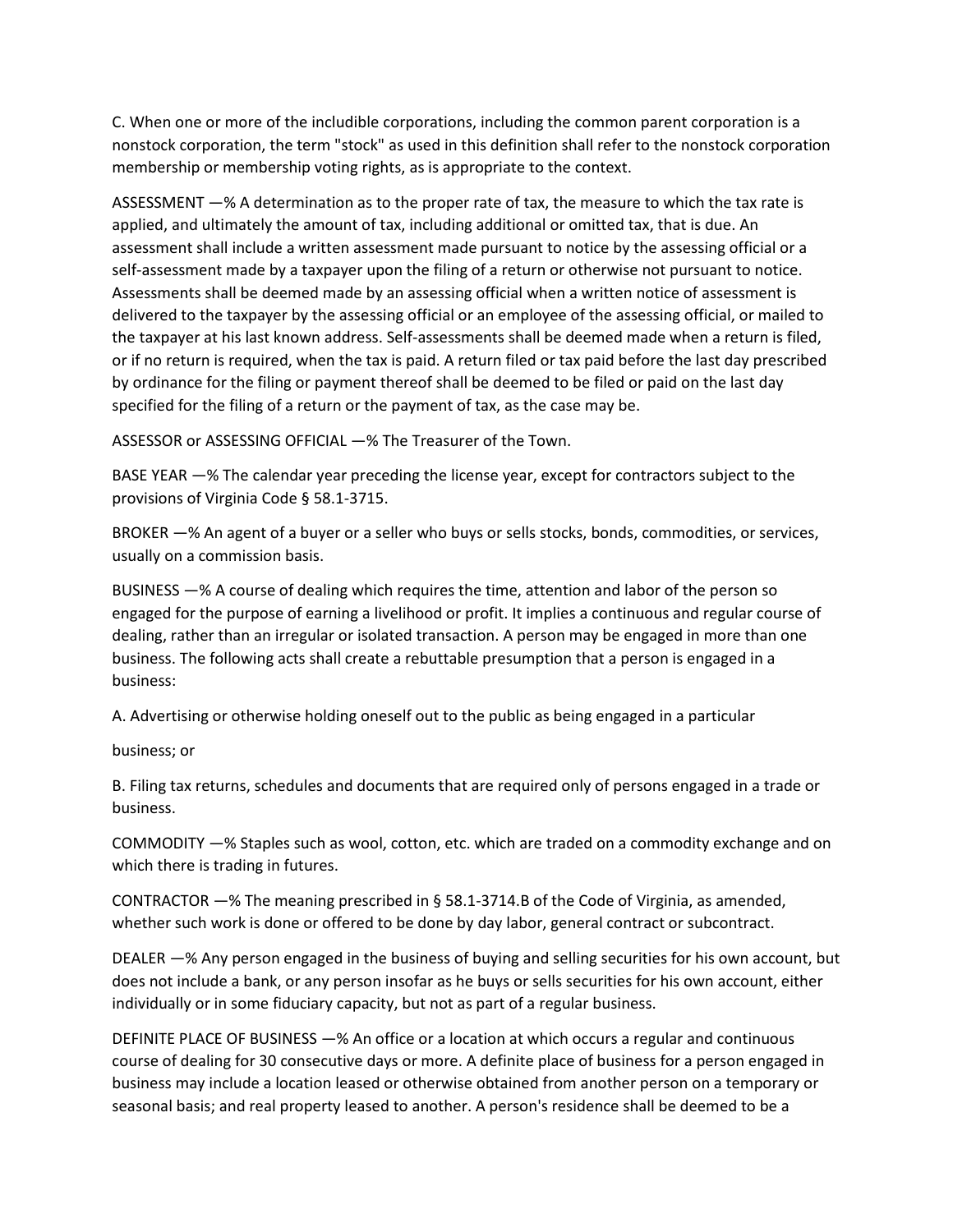definite place of business if there is no definite place of business maintained elsewhere and the person is not licensable as a peddler or itinerant merchant.

FINANCIAL SERVICES —% The service for compensation by a credit agency, an investment company, a broker or dealer in securities and commodities or a security or commodity exchange, unless such service is otherwise provided for in this article.

GROSS RECEIPTS —% The whole, entire, total receipts attributable to the licensed privilege, without deduction, except as may be limited by the provisions of Chapter 37 of Title 58.1 of the Code of Virginia.

LICENSE YEAR —% The calendar year for which a license is issued for the privilege of engaging in business.

PERSONAL SERVICES —% Rendering for compensation any repair, personal, business or other services not specifically classified as "financial, real estate or professional service" under this article, or rendered in any other business or occupation not specifically classified in this article unless exempted from local license tax by Title 58.1 of the Code of Virginia.

PROFESSIONAL SERVICES —% Rendering any service specifically enumerated below or engaged in any occupation or vocation in which a professed knowledge of some department of science or learning, gained by a prolonged course of specialized instruction and study, is used by its practical application to the affairs of others, either advising, guiding, or teaching them, and in serving their interests or welfare in the practice of an art or science founded on it. The words "profession" and "professional" imply attainments in professional knowledge as distinguished from mere skill, and the application of knowledge to uses for others as a vocation, and including, but without limitation, such attainments attributed to the following:

A. Architects.

B. Attorneys-at-law.

C. Certified public accountants.

D. Dentists.

E. Engineers.

F. Land surveyors.

G. Practitioners of the healing arts (the art or science or group of arts or sciences dealing with the prevention, diagnosis, treatment and cure or alleviation of human physical or mental ailments, conditions, diseases, pain or infirmities).

H. Surgeons.

I. Veterinarians.

PURCHASES —% All goods, wares and merchandise received or offered for sale at each definite place of business of every wholesaler or wholesale merchant, and shall not be construed to exclude any goods, wares or merchandise otherwise coming within the meaning of such word, including such goods, wares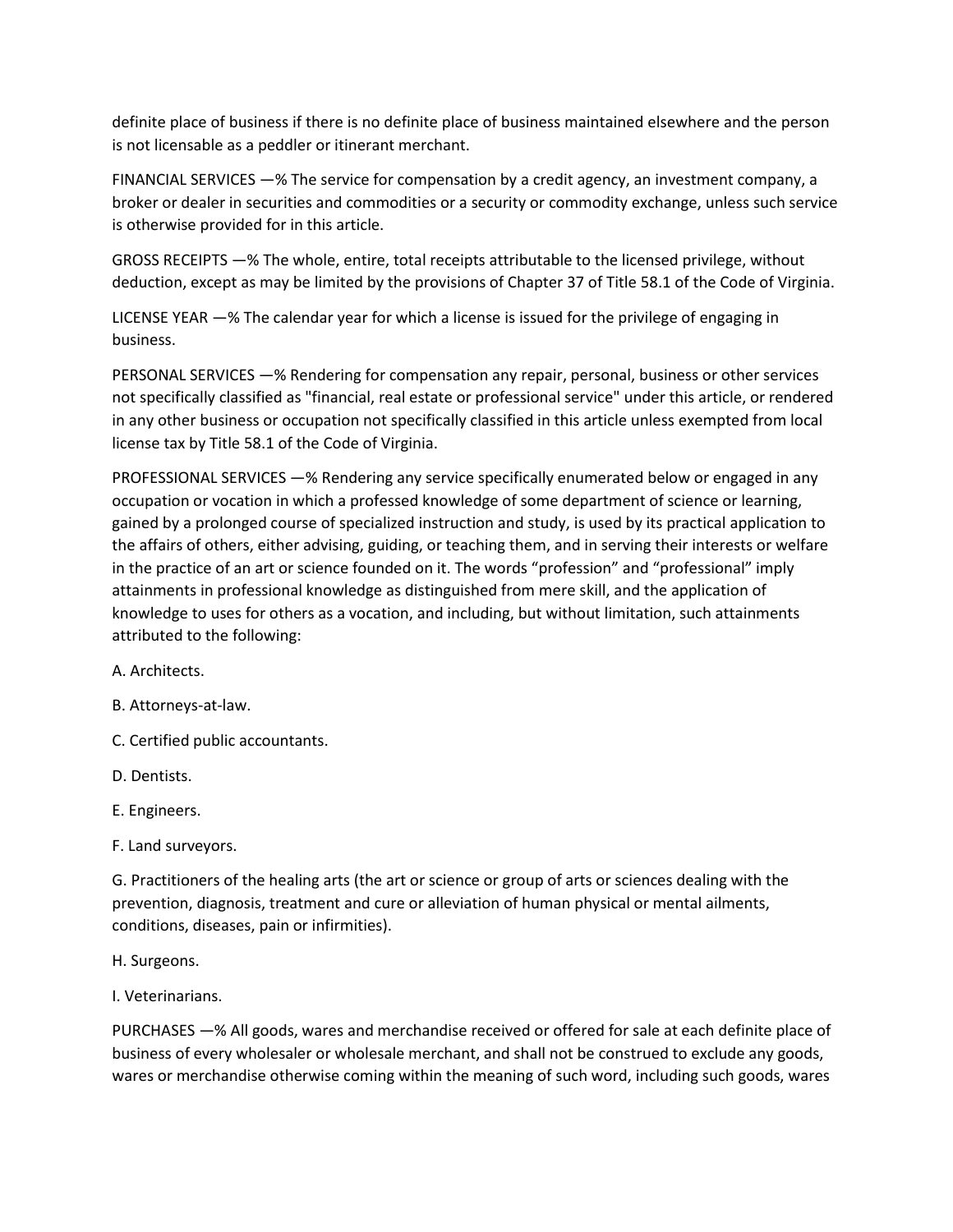and merchandise manufactured by a wholesaler or wholesale merchant and sold or offered for sale as merchandise.

REAL ESTATE SERVICES —% Rendering a service for compensation as lessor, buyer, seller, agent or broker and providing a real estate service, unless the service is otherwise specifically provided for in this article, and such services include, but are not limited to, the following:

A. Appraisers of real estate.

B. Escrow agents, real estate.

C. Fiduciaries, real estate.

D. Lessors of real property.

E. Real estate agents, brokers and managers.

F. Real estate selling agents.

G. Rental agents for real estate

RETAILER or RETAIL MERCHANT —% Any person or merchant who sells goods, wares and merchandise for use or consumption by the purchaser or for any purpose other than resale by the purchaser, but does not include sales at wholesale to institutional, commercial and industrial users.

#### **SECURITY**

A. The same meaning as in the Securities Act (§ 13.1-501 et seq.) of the Code of Virginia, or in similar laws of the United States regulating the sale of securities.

B. Those engaged in rendering financial services include, but without limitation, the following:

(1) Buying installment receivables.

(2) Chattel mortgage financing.

(3) Consumer financing.

- (4) Credit card services.
- (5) Credit unions.
- (6) Factors.
- (7) Financing accounts receivable.
- (8) Industrial loan companies.
- (9) Installment financing.
- (10) Inventory financing.
- (11) Loan or mortgage brokers.
- (12) Loan or mortgage companies.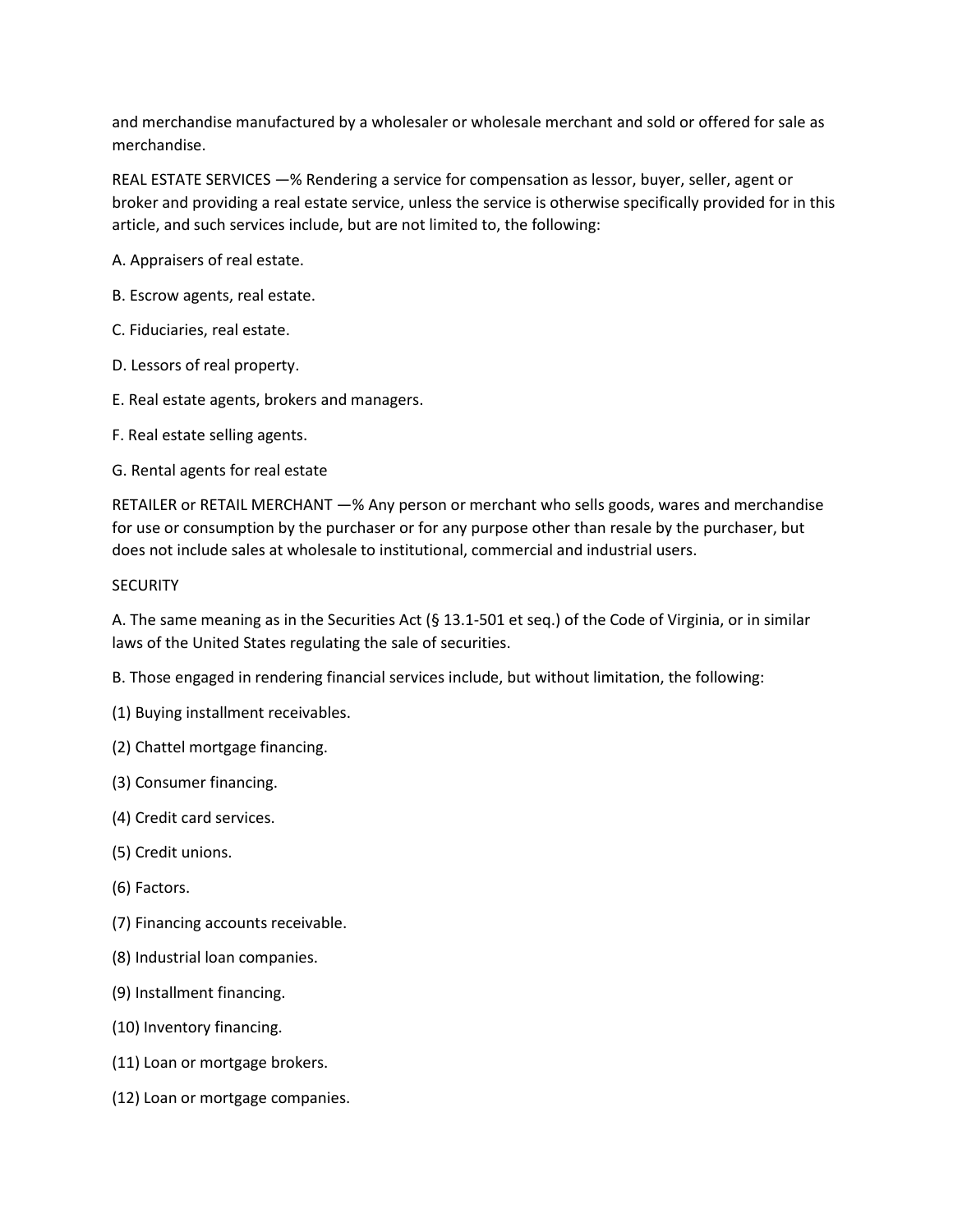- (13) Safety deposit box companies.
- (14) Security and commodity brokers and services.
- (15) Stockbroker.
- (16) Working capital financing.

SERVICES —% Things purchased by a customer which do not have physical characteristics, or which are not goods, wares, or merchandise.

WHOLESALER or WHOLESALE MERCHANT —% Any person or merchant who sells wares and merchandise for resale by the purchaser, including sales when the goods, wares and merchandise will be incorporated into goods and services for sale, and also includes sales to institutional, commercial and industrial users which because of the quantity, price, or other terms indicate that they are consistent with sales at wholesale.

#### **§ 160-25. License requirement.**

A. Every person engaging in the Town in any business, trade, profession, occupation or calling (collectively hereinafter "a business") as defined in this article, unless otherwise exempted by law, shall apply for a license for each such business if (1) in the case of professional services, such person (a) maintains a definite office in the Town, or (b) if such person does not maintain a definite office in the Commonwealth of Virginia but does maintain an abode in the Town, which abode for the purposes of this article shall be deemed a definite place of business; or (2) in the case of any other business, such person has a definite place of business or maintains an office in the Town; or (3) such person is engaged as a peddler or itinerant merchant, carnival or circus as specified in § 58.1-3717, 58.1-3718, or 58.1- 3728, respectively, of the Code of Virginia, or is a contractor subject to § 58.1-3715 of the Code of Virginia, or is a public service corporation subject to § 58.1-3731 of the Code of Virginia. A separate license shall be required for each definite place of business. A person engaged in two or more businesses or professions carried on at the same place of business may elect to obtain one license for all such businesses and professions if all of the following criteria are satisfied: (1) each business or profession is licensable at the location and has satisfied any requirements imposed by state law or other provisions of the ordinances of the Town; (2) all

of the businesses or professions are subject to the same tax rate, or, if subject to different tax rates, the licensee agrees to be taxed on all businesses and professions at the highest rate; and (3) the taxpayer agrees to supply such information as the assessor may require concerning the nature of the several businesses and their gross receipts.

B. Each person subject to a license tax shall apply for a license prior to beginning business, if he was not licensable in the Town on or before January 1 of the license year, or no later than March 1 of the current license year if he had been issued a license for the preceding license year. The application shall be on forms prescribed by the assessing official.

C. The tax shall be paid with the application in the case of any license not based on gross receipts or purchases. If the tax is measured by the gross receipts or purchases of the business, the tax shall be paid on or before March 1.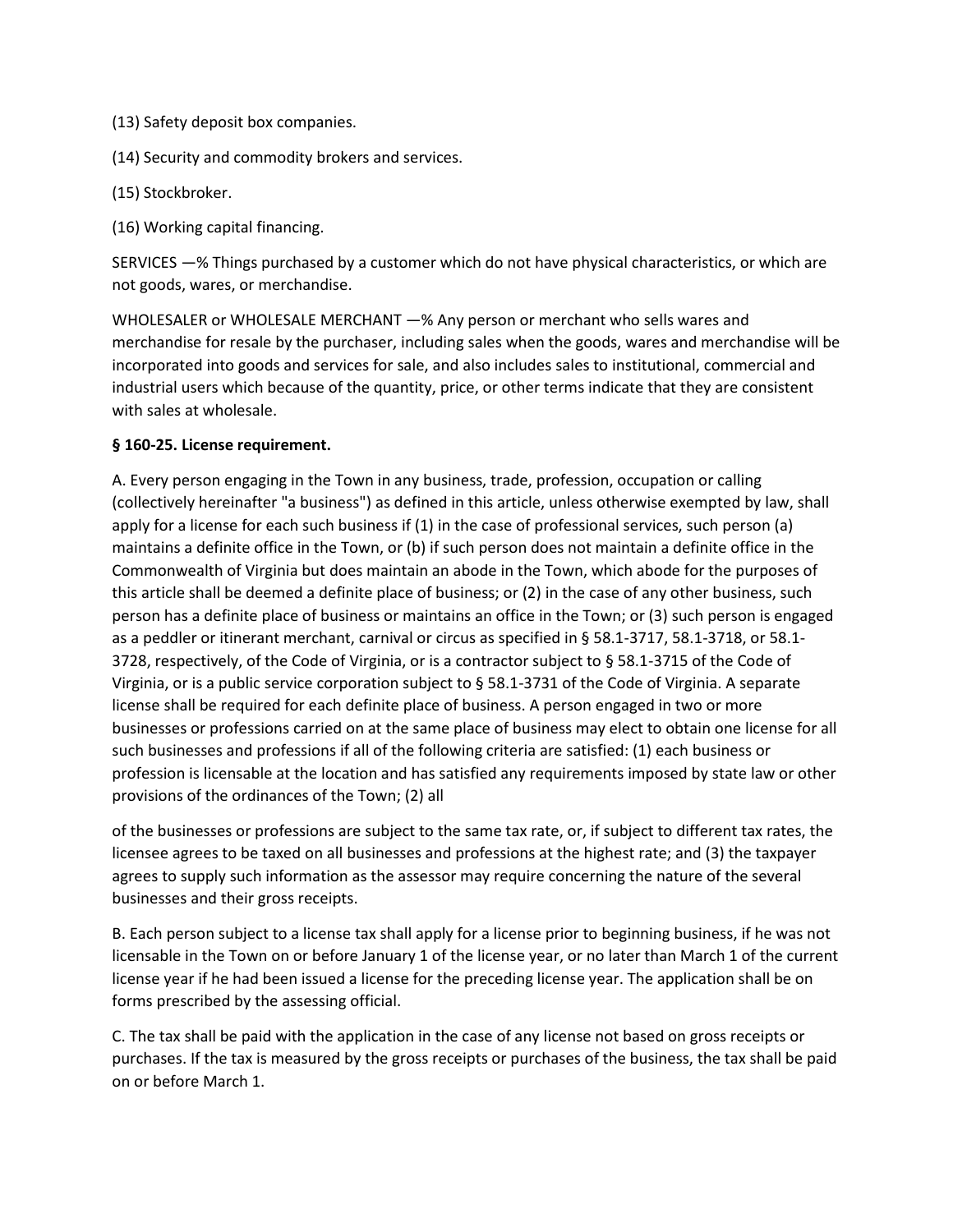D. The assessing official may grant an extension of time, not to exceed 90 days, in which to file an application for a license, for good cause. The extension may be conditioned upon the timely payment of a reasonable estimate of the appropriate tax, subject to adjustment to the correct tax at the end of the extension together with interest from the due date until the date paid and, if the estimate submitted with the extension is found to be unreasonable under the circumstances, a penalty of 10% of the portion paid after the due date.

E. A penalty of 10% of the tax may be imposed upon the failure to file an application or the failure to pay the tax by the appropriate due date. Only the late filing penalty shall be imposed by the assessing official if both the application and payment are late; however, both penalties may be assessed if the assessing official determines that the taxpayer has a history of noncompliance. In the case of an assessment of additional tax made by the assessing official, if the application and, if applicable, the return were made in good faith and the understatement of the tax was not due to any fraud, reckless or intentional disregard of the law by the taxpayer, there shall be no late payment penalty assessed with the additional tax. If any assessment of tax by the assessing official is not paid within 30 days the treasurer (or other collecting official) may impose a late payment penalty of 10%. The penalties shall not be imposed or, if imposed, shall be abated by the official who assessed them, if the failure to file or pay was not the fault of the taxpayer. In order to demonstrate lack of fault, the taxpayer must show that he acted responsibly and that the failure was due to events beyond his control.

(1) "Acted responsibly" means that:

(a) The taxpayer exercised the level of reasonable care that a prudent person would exercise under the circumstances in determining the filing obligations for the business; and

(b) The taxpayer undertook significant steps to avoid or mitigate the failure, such as requesting appropriate extensions (where applicable), attempting to prevent a foreseeable impediment, acting to remove an impediment once it occurred, and promptly rectifying a failure once the impediment was removed or the failure discovered.

(2) "Events beyond the taxpayer's control" include, but are not limited to, the unavailability of records due to fire or other casualty; the unavoidable absence (e.g.,

due to death or serious illness) of the person with the sole responsibility for tax compliance; or the taxpayer's reasonable reliance in good faith upon erroneous written information from the assessing official, who was aware of the relevant facts relating to the taxpayer's business when he provided the erroneous information.

## F. Interest due.

(1) Interest shall be charged on the late payment of the tax from the due date until the date paid without regard to fault or other reason for the late payment. Whenever an assessment of additional or omitted tax by the assessing official is found to be erroneous, all interest and penalty charged and collected on the amount of the assessment found to be erroneous shall be refunded together with interest on the refund from the date of payment or the due date, whichever is later. Interest shall be paid on the refund of any tax paid under this article from the date of payment or due date, whichever is later, whether attributable to an amended return or other reason. Interest on any refund shall be paid at the same rate charged under Virginia Code § 58.1-3916.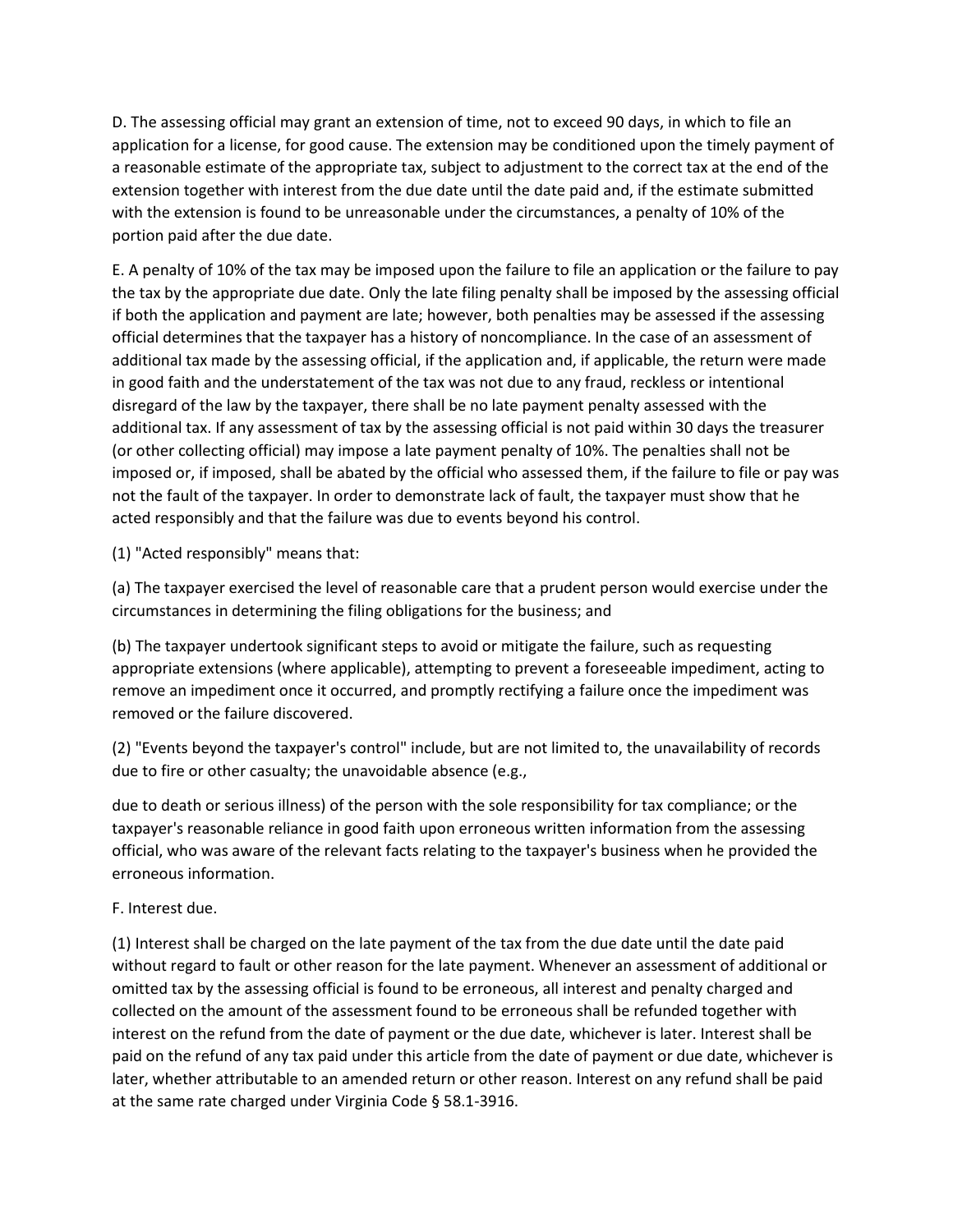(2) No interest shall accrue on an adjustment of estimated tax liability to actual liability at the conclusion of a base year. No interest shall be paid on a refund or charged on a late payment, in event of such adjustment, provided the refund or the late payment is made not more than 30 days from:

(a) The date of the payment that created the refund; or

- (b) The due date of the tax; or
- (c) The date of the taxpayer's application for a refund, whichever is later.

## **§ 160-26. Situs of gross receipts.**

A. General rule. Whenever the tax imposed by this article is measured by gross receipts, the gross receipts included in the taxable measure shall be only those gross receipts attributed to the exercise of a licensable privilege at a definite place of business within the Town. In the case of activities conducted outside of a definite place of business, such as during a visit to a customer location, the gross receipts shall be attributed to the definite place of business from which such activities are initiated, directed, or controlled. The situs of gross receipts for different classifications of business shall be attributed to one or more definite places of business or offices as follows:

(1) The gross receipts of a contractor shall be attributed to the definite place of business at which his services are performed, or if his services are not performed at any definite place of business, then the definite place of business from which his services are directed or controlled, unless the contractor is subject to the provisions of Virginia Code § 58.1-3715.

(2) The gross receipts of a retailer or wholesaler shall be attributed to the definite place of business at which sales solicitation activities occur, or if sales solicitation activities do not occur at any definite place of business, then the definite place of business from which sales solicitation activities are directed or controlled.

(3) The gross receipts of a business renting tangible personal property shall be attributed to

the definite glace of business from which the tangible personal property is rented or, if the property is not rented from any definite place of business, then the definite place of business at which the rental of such property is managed.

(4) The gross receipts from the performance of personal services shall be attributed to the definite place of business at which the services are performed or, if not performed at any definite place of business, then the definite place of business from which the services are directed or controlled.

B. Apportionment. If the licensee has more than one definite place of business and it is impractical or impossible to determine to which definite place of business gross receipts should be attributed under the general rule and the affected jurisdictions are unable to reach an apportionment agreement, except as to circumstances set forth in § 58.1-3709 of the Code of Virginia, the gross receipts of the business shall be apportioned between the definite places of businesses on the basis of payroll. Gross receipts shall not be apportioned to a definite place of business unless some activities under the applicable general rule occurred at, or were controlled from, such definite place of business. Gross receipts attributable to a definite place of business in another jurisdiction shall not be attributed to the Town in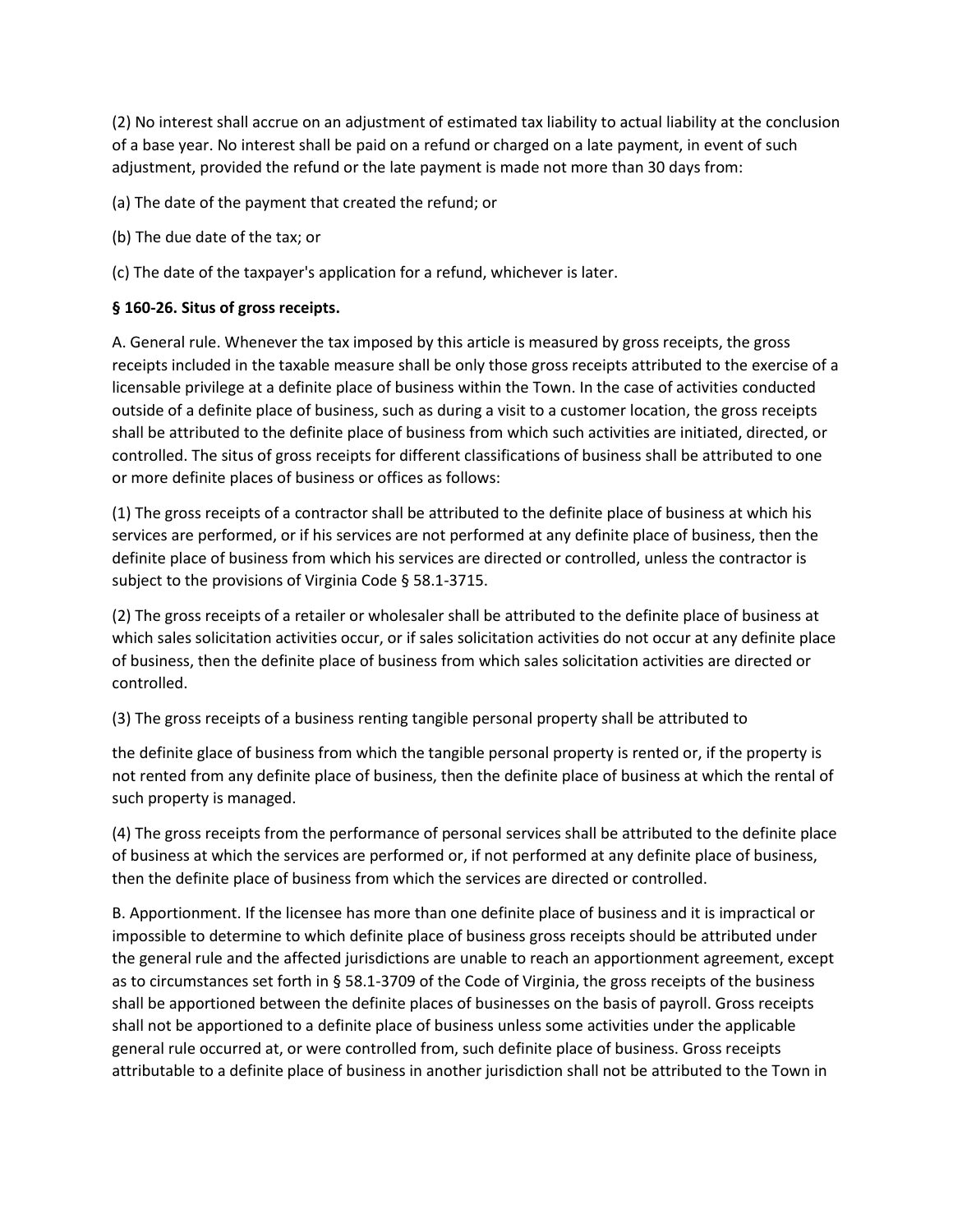the event the other jurisdiction does not impose a tax on the gross receipts attributable to the definite place of business in such other jurisdiction.

C. Agreements. The assessor may enter into agreements with any other political subdivision of Virginia concerning the manner in which gross receipts shall be apportioned among definite places of business. However, the sum of the gross receipts apportioned by the agreement shall not exceed the total gross receipts attributable to all of the definite places of business affected by the agreement. In the event the assessing official is notified or becomes aware that its method of attributing gross receipts is fundamentally inconsistent with the method of one or more political subdivisions in which the taxpayer is licensed to engage in business and that the difference has, or is likely to, result in taxes on more than 100% of its gross receipts from all locations in the affected jurisdictions, the assessor shall make a good faith effort to reach an apportionment agreement with the other political subdivisions involved.

## **§ 160-27. Limitations, extensions, appeals and rulings.**

The enforcement of the provisions of this article, including limitations with respect thereto, the correction of any assessment hereunder and any appeal by the Town of a correction made by its assessing official or by any person assessed with taxes hereunder and aggrieved by such assessment shall be pursuant to Chapter 39, Title 58.1 of the Code of Virginia; provided, however:

A. Any person assessed with a licensing tax under this article as the result of an audit may, within the period provided in § 58.1-3980 of the Code of Virginia, apply to the assessing official for a correction of the assessment. The application must be filed in good faith and sufficiently identify the taxpayer, audit period, remedy sought, each alleged error in the assessment, the grounds upon which the taxpayer relies, and any other facts relevant to the taxpayer's contention. The assessor may hold a conference with the taxpayer if requested by the taxpayer, or require submission of additional information and documents, further audit, or other evidence deemed necessary for a proper and equitable determination of the applications. The assessment shall be deemed prima facie correct. The assessor shall undertake a full review of the taxpayer's claims and issue a determination to the taxpayer setting forth its position. Every assessment pursuant to an audit shall be accompanied by a written explanation of the taxpayer's right to seek correction and the specific procedure to be followed in the Town (e.g., the name and address to which an application should be directed).

B. An application is made within 90 days of an assessment, collection activity shall be suspended until 30 days after the final determination is issued by the assessor, unless the assessor determines that collection would be jeopardized by delay or that the taxpayer has not responded to a request for relevant information after a reasonable time. Interest shall accrue in accordance with the provisions of § 160-23F of this article, but no further penalty shall be imposed while collection action is suspended. The term "jeopardized by delay" includes a finding that the application is frivolous, or that a taxpayer desires to:

- (1) Depart quickly from the locality;
- (2) Remove his property therefrom;
- (3) Conceal himself or his property therein; or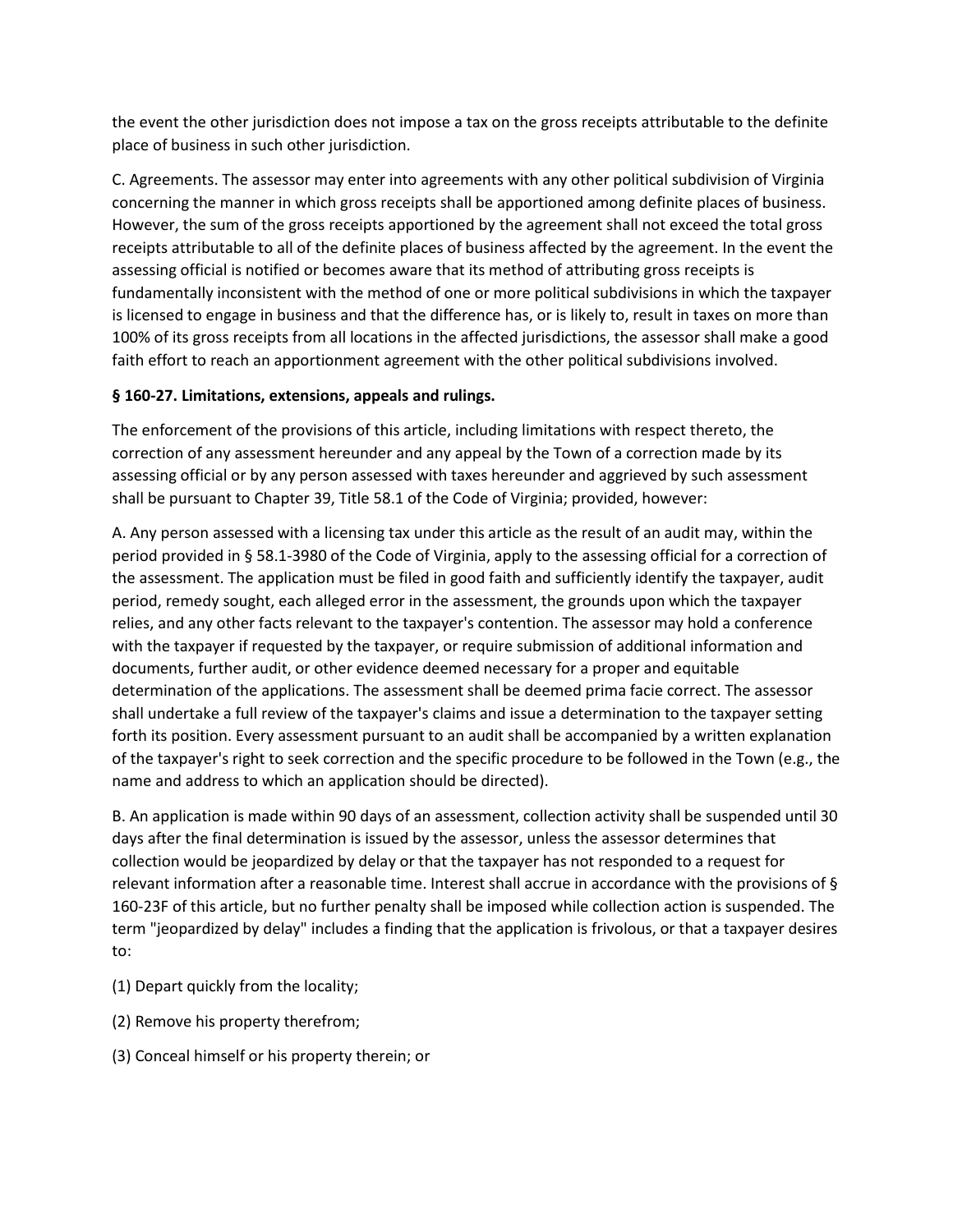(4) Do any other act tending to prejudice, or to render wholly or partially ineffectual, proceedings to collect the tax for the period in question.

C. Any taxpayer may request a written ruling regarding the application of the tax to a specific situation from the assessor. Any person requesting such a ruling must provide all the relevant facts for the situation and may present a rationale for the basis of an interpretation of the law most favorable to the taxpayer. Any misrepresentation or change in the applicable law or the factual situation as presented in the ruling request shall invalidate any such ruling issued. A written ruling may be revoked or amended prospectively if (1) there is a change in the law, a court decision, or (2) the assessor notifies the taxpayer of a change in the policy or interpretation upon which the ruling was based. However, any person who acts on a written ruling which later becomes invalid shall be deemed to have acted in good faith during the period in which such ruling was in effect.

# **§ 160-28. Recordkeeping and audits.**

Every person who is assessable with a license tax shall keep sufficient records to enable the assessor to verify the correctness of the tax paid for the license years assessable and to enable the assessor to ascertain the correct amount of tax that was assessable for each of those years. All such records, books of accounts and other information shall be open to inspection and examination by the assessor in order to allow the assessor to establish whether a particular receipt is directly attributable to the taxable privilege exercised within the Town. The assessor shall provide the taxpayer with the option to conduct the audit in the taxpayer's local business office, if the records are maintained there. In the event the records are maintained outside the Town, copies of the appropriate books and records shall be sent to the assessor's office upon demand.

# **§ 160-29. Exclusions and deductions from gross receipts.**

A. General rule. Gross receipts for license tax purposes shall not include any amount not derived from the exercise of the licensed privilege to engage in a business or profession in the ordinary course of business or profession.

B. The following items shall be excluded from gross receipts:

(1) Amounts received and paid to the United States, the Commonwealth or any county, city or town for the Virginia retail sales or use tax, or for any local sales tax or any local excise tax on cigarettes, for any federal or state excise taxes on motor fuels.

(2) Any amount representing the liquidation of a debt or conversion of another asset to the extent that the amount is attributable to a transaction previously taxed (e.g., the factoring of accounts receivable created by sales which have been included in taxable receipts even though the creation of such debt and factoring are a regular part of its business).

(3) Any amount representing returns and allowances granted by the business to its customer.

(4) Receipts which are the proceeds of a loan transaction in which the licensee is the obligor.

(5) Receipts representing the return of principal of a loan transaction in which the licensee is the creditor, or the return of principal or basis upon the sale of a capital asset.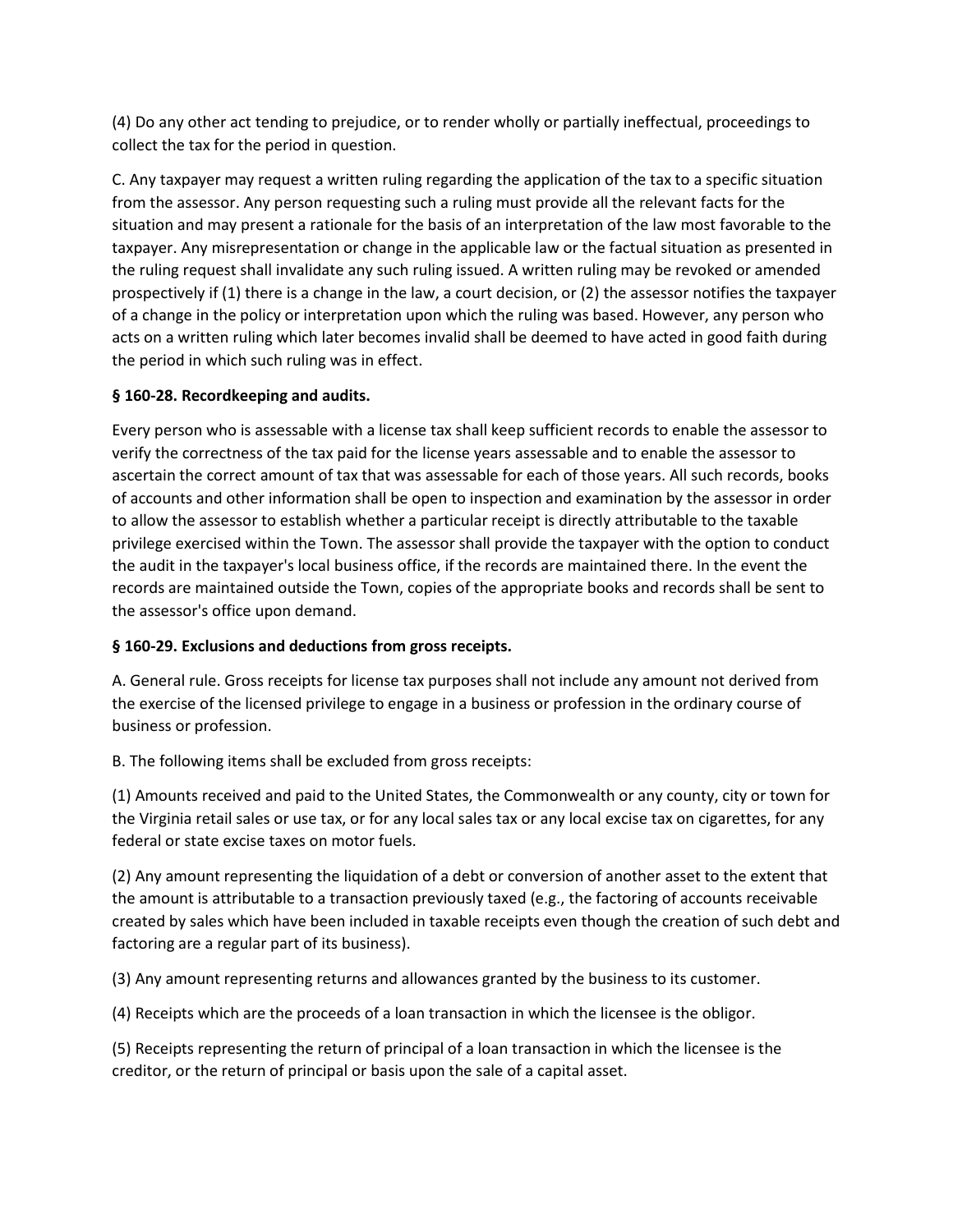(6) Rebates and discounts taken or received on account of purchases by the licensee. A rebate or other incentive offered to induce the recipient to purchase certain goods or services from a person other than the offeror, and which the recipient assigns to the licensee in consideration of the sale of goods and services, shall not be considered a rebate or discount to the licensee, but shall be included in the licensee's gross receipts together with any handling or other fees related to the incentive.

(7) Withdrawals from inventory for which no consideration is received and the occasional sale or exchange of assets other than inventory, whether or not a gain or loss is recognized for federal income tax purposes.

(8) Investment income not directly related to the privilege exercised by a licensable business not classified as rendering financial services. This exclusion shall apply to interest on bank accounts of the business, and to interest, dividends and other income derived from the investment of its own funds in securities and other types of investments unrelated to the licensed privilege. This exclusion shall not apply to interest, late fees and similar income attributable to an installment sale or other transaction that occurred in the regular course of business.

## **§ 160-30. Tax rates.**

The annual license tax imposed hereunder shall be \$30, or the rate set forth below for the class of enterprise listed, whichever is greater.

A. The tax on financial, real estate and professional businesses shall be \$0.15 per \$100 on the gross receipts as defined in this article.

B. The tax on retail sales shall be \$0.15 per \$100 of gross sales.

C. The tax on contracting shall be \$0.15 per \$100 of gross receipts.

D. The tax on repair, business and personal services shall be \$0.15 per \$100 of gross receipts.

E. The tax on wholesale merchant's licenses shall be \$0.13 per \$100 of purchases without limit as to maximum purchases.

ARTICLE VI

**Meals Tax** 

**[Adopted 6-19-2000]** 

[**Amended 6-19-2017]** 

## **§ 160-31. Definitions.**

The following words and phrases, when used in this article, shall have, for the purposes of this article, the following respective meanings except where the context clearly indicates a different meaning:

CATER —% The furnishing of food, beverages, or both on the premises of another, for compensation.

COLLECTOR —% The Treasurer or designee.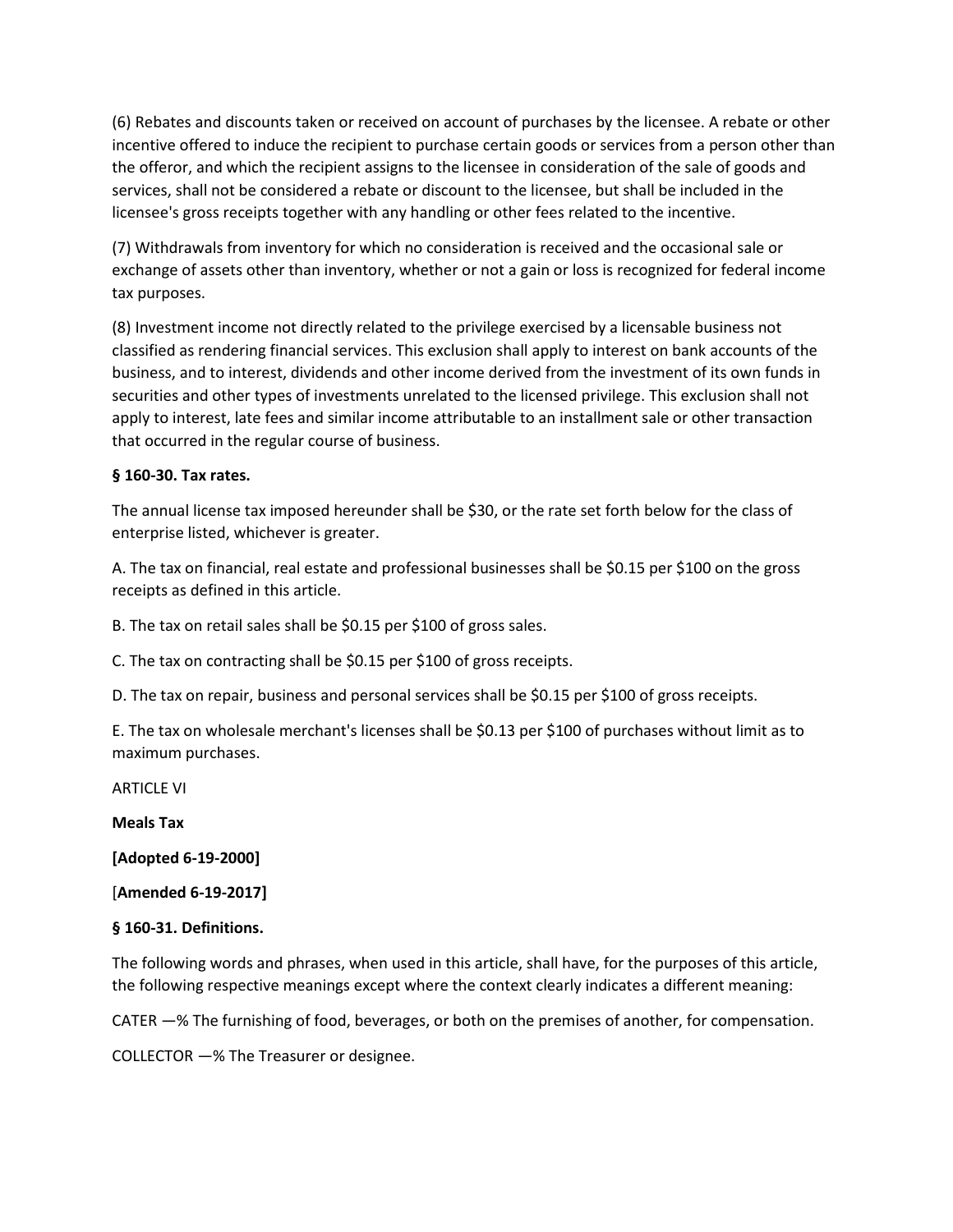FOOD —% All food, beverages or both, including alcoholic beverages, purchased in or from a food establishment, whether prepared in such food establishment or not, and whether consumed on the premises or not, and without regard to the manner, time or place of service.

FOOD ESTABLISHMENT —% Any place in or from which food or food products are prepared, packaged, sold or distributed in the Town, including, but not limited to, any restaurant, dining room, grill, coffee shop, cafeteria, cafe, snack bar, lunch counter, convenience store, movie theater, delicatessen, confectionery, bakery, eating house, eatery, drugstore, ice cream/yogurt shops, lunch wagon or truck, pushcart or other mobile facility from which food is sold, public or private club, resort bar, lounge, or other similar establishment, public or private, and shall include private property outside of and contiguous to a building or structure operated as a food establishment at which food or food products are sold for immediate consumption.

MEAL —% Any prepared food or drink offered or held out for sale by a food establishment for the purpose of being consumed by any person to satisfy the appetite and which is ready for immediate consumption. All such food and beverages, unless otherwise specifically exempted or excluded herein, shall be included, whether intended to be consumed on the seller's premises or elsewhere, whether designated as breakfast, lunch, snack, dinner, supper or by some other name, and without regard to the manner, time or place of service.

TREASURER —% The Treasurer and any duly designated deputies, assistants, inspector or other employees.

# **§ 160-32. Tax imposed; rate.**

There is hereby imposed and levied by the Town on each person a tax at the rate of 7% on the amount paid for meals purchased from any food establishment, whether prepared in such food establishment or not, and whether consumed on the premises or not.

# **§ 160-33. Collection of tax by seller.**

A. Every person receiving any payment for food with respect to which a tax is levied hereunder shall collect and remit the amount of the tax imposed by this article from the person on whom the same is levied or from the person paying for such food at the time payment for such food is made; provided, however, no blind person operating a vending stand or other business enterprise under the jurisdiction of the Department for the Visually Handicapped and located on property acquired and used by the United States for any military or naval purpose shall be required to collect or remit such taxes.

B. Every seller who collects, accounts for and remits taxes imposed herein to the Town shall receive a commission at the rate of 5% of the amount of tax due and accounted for by the seller. Said commission shall be paid in the form of a deduction from the tax so remitted. No commission shall be received by any seller in the event that the amount due from said seller, or any part thereof, is delinquent under the provisions of this article.

C. All tax collections shall be deemed to be held in trust for the Town of Pennington Gap, Virginia.

# **§ 160-34. Exemptions; limits on applicability.**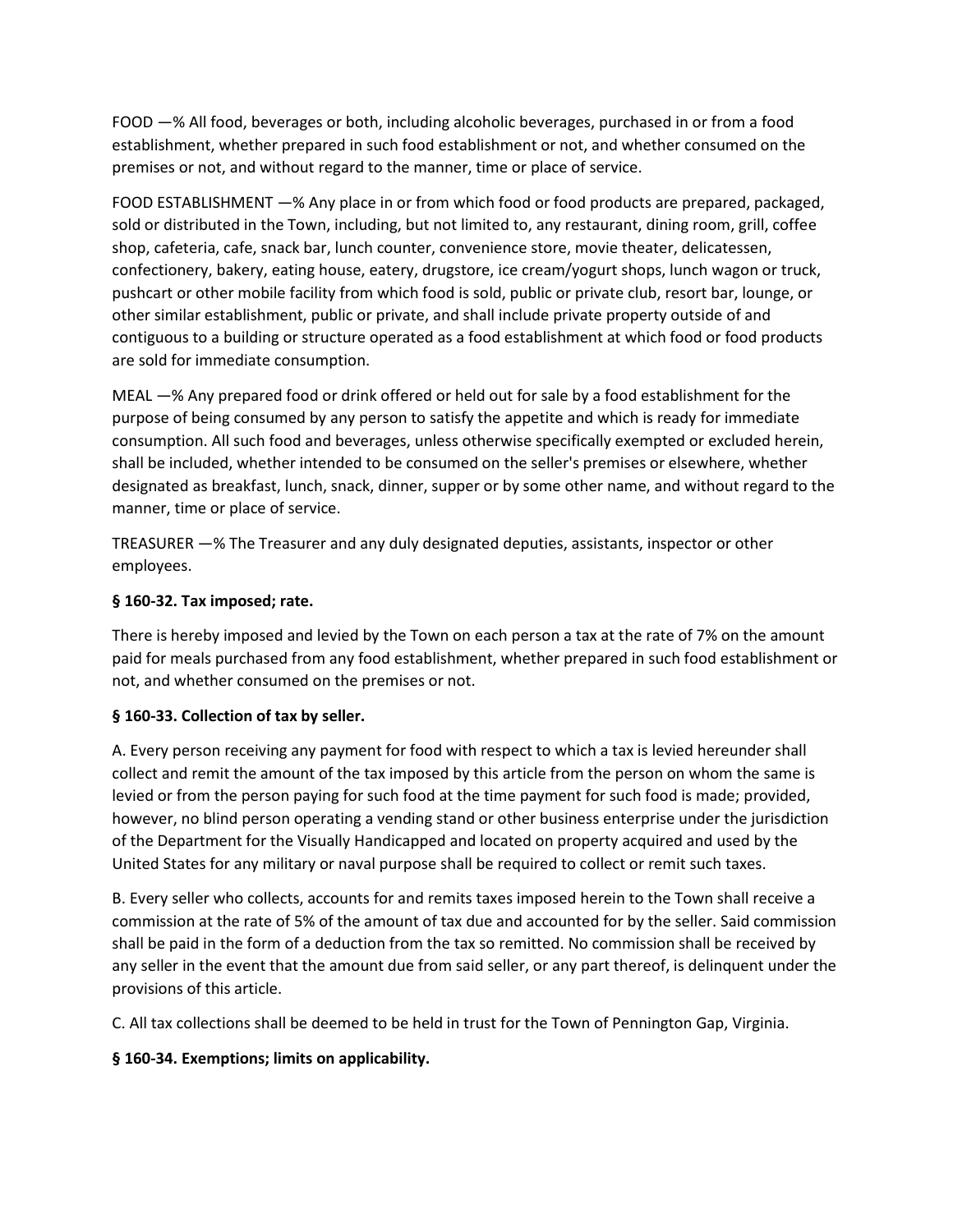A. The tax imposed under this article shall not be levied on the following items when served exclusively for off-premises consumption:

(1) Factory-prepackaged candy, gum, nuts and other items of essentially the same nature.

(2) Factory-prepackaged donuts, ice cream, crackers, nabs, cookies and factory-prepackaged items of essentially the same nature.

(3) Food sold in bulk. For the purposes of this provision, a bulk sale shall mean the sale of any item that would exceed the normal, customary and usual portion sold for on-premises consumption (e.g., a whole cake, a gallon of ice cream); a bulk sale shall not include any food or beverage that is catered or delivered by a food establishment for off-premises consumption.

(4) Alcoholic and nonalcoholic beverages sold in factory-sealed containers.

(5) Any food or food product purchased with food coupons issued by the United States Department of Agriculture under the Food Stamp Program or drafts issued through the Virginia Special Supplemental Food Program for Women, Infants, and Children.

(6) Any food or food product purchased for home consumption as defined in the federal Food Stamp Act of 1977, 7 USC 2012, as amended, except hot food or hot food products ready for immediate consumption. For the purposes of administering the tax levied hereunder, the following items, whether or not purchased for immediate consumption, are excluded from the definition of "food" in the federal Food Stamp Act: sandwiches, salad bar items sold from a salad bar, prepackaged single-serving salads consisting primarily of an assortment of vegetables, and non-factory-sealed beverages. This subsection shall not affect provisions set forth in Subsection C(3), (4) and (5) herein below.

B. A grocery store, supermarket or convenience store shall not be subject to the tax except for any portion or section therein designated as a delicatessen or designated for the sale of prepared food and beverages.

C. The tax imposed hereunder shall not be levied on the following purchases of food and beverages:

(1) Food and beverages furnished by food establishments to employees as part of their compensation when no charge is made to the employee.

(2) Food and beverages sold by day-care centers, public or private elementary or secondary schools or food sold by any college or university to its students or employees.

(3) Food and beverages for use or consumption and which are paid for directly by the Commonwealth, any political subdivision of the Commonwealth or the United States.

(4) Food and beverages furnished by a hospital, medical clinic, convalescent home, nursing home, home for the aged, infirm, handicapped, battered women, narcotic addicts or alcoholics, or other extendedcare facility to patients or residents thereof.

(5) Food and beverages furnished by a public or private nonprofit charitable organization or establishment or a private establishment that contracts with the appropriate agency of the Commonwealth to offer meals at concession prices to elderly, infirm, blind, handicapped or needy persons in their homes or at central locations.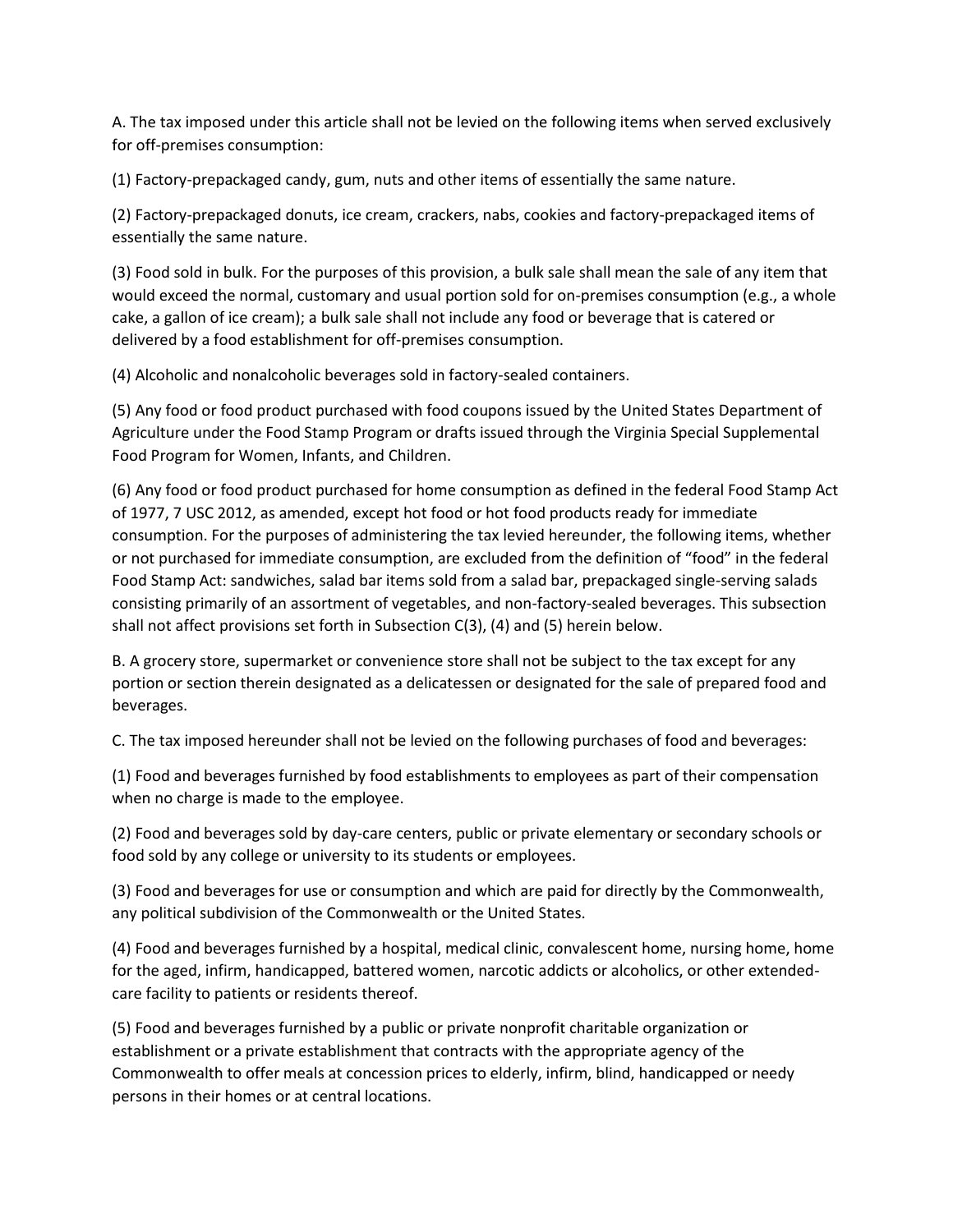(6) Food and beverages sold on an occasional basis, by a nonprofit educational, charitable or benevolent organization, church, or religious body as a fundraising activity, the gross proceeds of which are to be used by such organization exclusively for nonprofit educational, charitable, benevolent or religious purposes.

(7) Food and beverages sold through vending machines.

# **§ 160-35. Gratuities and service charges.**

A. Where a purchaser provides a gratuity for an employee of a seller, and the amount of the gratuity is wholly in the discretion of the purchaser, the gratuity is not subject to the tax imposed by this article, whether paid in cash to the employee or added to the bill and charged to the purchaser's account, provided in the latter case, the full amount of the gratuity is turned over to the employee by the seller.

B. An amount or percent, whether designated as a gratuity, tip or service charge added to the price of the food and beverages by the seller, and required to be paid by the purchaser, as a part of the selling price of the food and beverages is subject to the tax imposed by this article.

# **§ 160-36. Report of taxes collected; remittance; preservation of records.**

It shall be the duty of every person required by this article to pay to the Town the taxes imposed by this article to make a report thereof setting forth such information as the Treasurer may prescribe and require, including all purchases taxable under this article, the amount charged the purchaser for each such purchase, the date thereof, the taxes collected thereon and the amount of tax required to be collected by this article. Such records shall be kept and preserved for a period of two years. The Treasurer or his or her duly authorized agents shall have the power to examine such records at reasonable times and without unreasonable interference with the business of such person, for the purpose of administering and enforcing the provisions of this article, and to make transcripts of all or any parts thereof.

# **§ 160-37. Violations and penalties.**

A. Any person willfully failing or refusing to file a return as required under this article shall, upon conviction thereof, be guilty of a Class 1 misdemeanor, except that any person failing to file such a return shall be guilty of a Class 3 misdemeanor if the amount of tax lawfully assessed in connection with the return is \$100 or less. Any person violating or failing to comply with any other provision of this article shall be guilty of a Class 1 misdemeanor.

B. Except as provided in Subsection A above, any corporate or partnership officer, as defined in Virginia Code § 58.1-3906, or any other person required to collect, account for, or pay over the meals tax imposed under this article, who willfully fails to collect or truthfully account for or pay over such tax, or who willfully evades or attempts to evade such tax or payment thereof, shall, in addition to any other penalties imposed by law, be guilty of a Class 1 misdemeanor.

C. Each violation of or failure to comply with this article shall constitute a separate offense. Conviction of any such violation shall not relieve any person from the payment, collection or remittance of the tax as provided in this article.

# ARTICLE VII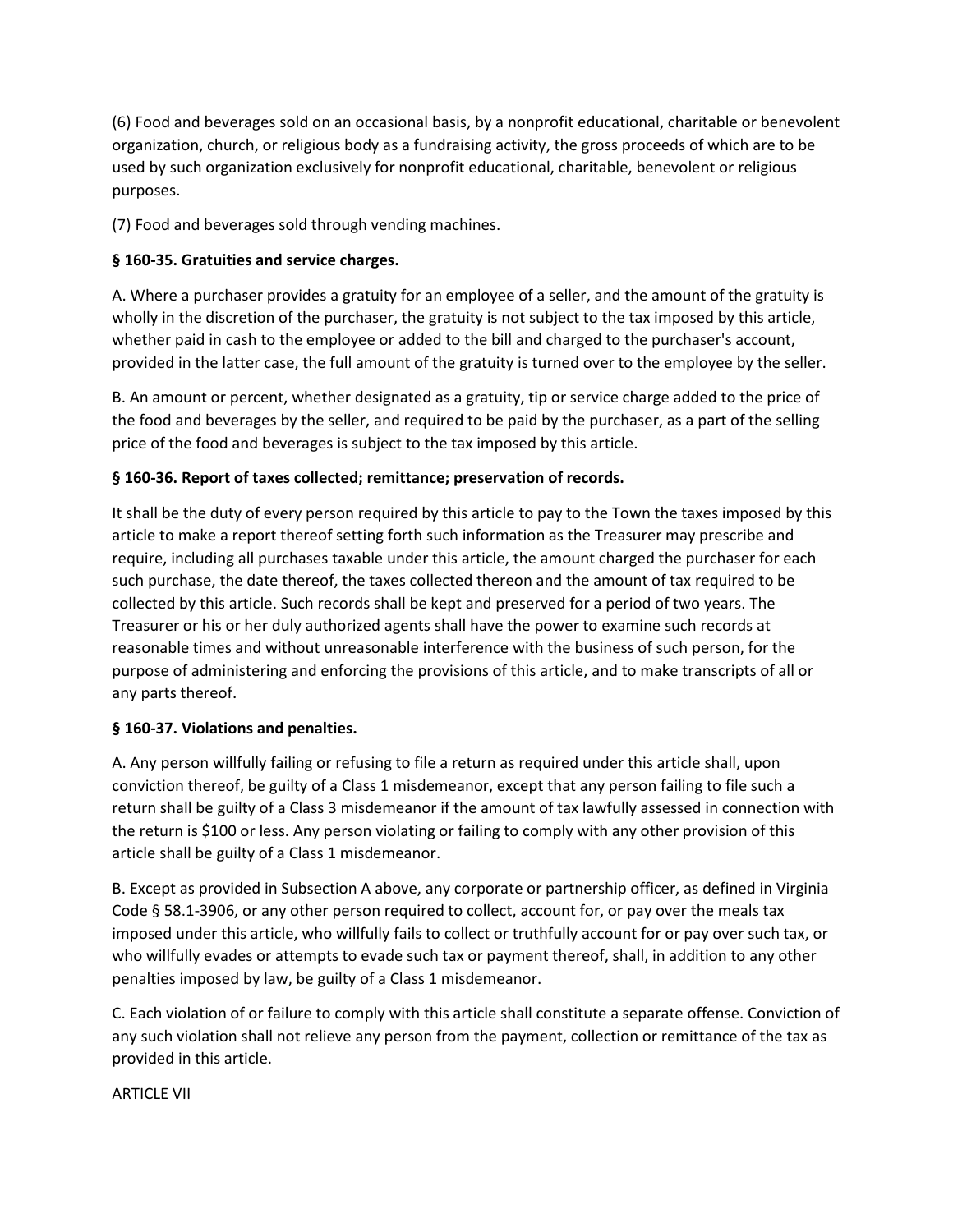#### **Collection of Delinquent Taxes**

## **[Adopted 11-20-2000]**

## **§ 160-38. Payment of administrative costs by delinquent taxpayers.**

Delinquent taxpayers shall pay a fee to cover the administrative costs and reasonable attorney's or collection agency's fees actually contracted for, not to exceed 20% of the taxes or other charges so collected. Such administrative costs shall be in addition to all penalties and interest, and shall not exceed \$20 for taxes collected subsequent to the filing of a warrant or other appropriate legal document but prior to judgment, and \$25 for taxes collected subsequent to judgment.

#### **§ 160-39. Exception in cases of administrative appeal.**

No tax assessment or tax bill shall be deemed delinquent and subject to the collection procedures prescribed herein during the pendency of any administrative appeal under § 58.1-3980 of the Code of Virginia, 1950, as amended, so long as the appeal is filed within 90 days of the date of the assessment, and for 30 days after the date of the final determination of the appeal, provided that nothing in this section shall be construed to preclude the assessment or refund, following the final determination of such appeal, of such interest as otherwise may be provided by general law as to the portion of a tax bill which has remained unpaid or was overpaid during the pendency of such appeal and is determined in such appeal to be properly due and owing.

#### ARTICLE VIII

#### **Consumption Tax**

**[Provisions of the 1985 Town Code regarding taxation of heat, light and power companies recited § 58-603 of the Code of Virginia, which provided, in part, as follows: "Any city or town may impose a license tax upon such corporation for the privilege of doing business therein, which shall not exceed one-half of one percentum of the gross receipts of such business accruing to such corporation from such business in such city or town; from the amount of any such license tax there shall be deducted any sum or sums paid by such corporations to such city or town as a merchant's license tax and license taxes, except motor vehicle license taxes." Section 58-603 was repealed by Acts 1984, c. 675. Effective 1-1-2001, a consumption tax went into effect. Taxes must be based on the amount of energy consumed. For provisions regarding the electric utility consumption tax see § 58.1-2900 et seq. of the Code of Virginia. For provisions regarding the natural gas consumption tax see § 58.1-2904 et seq. of the Code of Virginia.]** 

#### ARTICLE IX

**Exemption from taxes on property for Disabled Veterans** 

## **[Adopted April 16, 20121**

## **§ 160-41. Purpose of Article.**

The purpose of this Article is to provide for the exemption of payment of taxes for real estate in accordance with the Code of Virginia §58.1-3219.5 and §58.1-3219.6, for disabled veteran residents and residents who are surviving spouses of a veteran who qualify under the provisions of this division.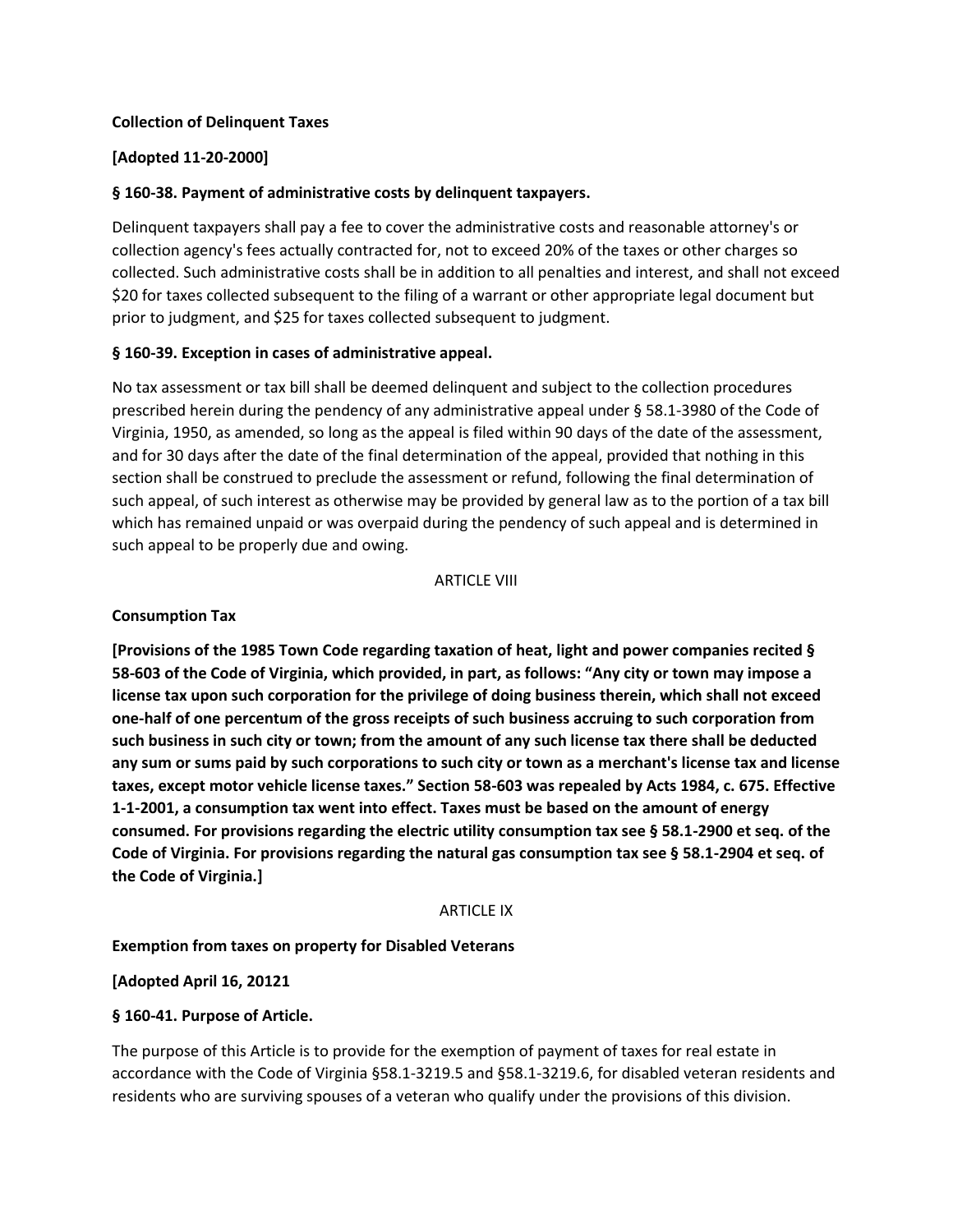## **§ 160-42. Definitions.**

The following words, terms and phrases, when used in this Article, shall have the meanings ascribed to them in this section, except where the context clearly indicates a different meaning:

a. "Exemption" means a one hundred percent (100%) exemption from taxes for real estate pursuant to the provisions of this Chapter.

b. "Honorably Discharged" means discharged from the armed forces pursuant to a discharge other than a dishonorable or bad conduct discharge.

c. "Principal Place of Residence" means the place at which a person's habitation is fixed and to which that person, when absent, has the intent of returning.

d. "Surviving Spouse" means an individual who was married to a veteran that died on or after January 1, 2011, and who does not remarry.

e. "Tax" means the annual real estate tax, however assessed, of the Town.

f. "Taxpayer" means a person who owns and occupies, as his sole dwelling, property subject to the tax of the Town.

g. "Veteran " means an individual who has been honorably discharged from membership in the armed forces of the United States or has received a discharge certificate from a branch of the armed forces of the United States for a civilian service recognized pursuant to federal law as service in the armed forces of the United States.

# **§ 160-43. Principal Place of Residence; generally.**

a. For the purposes of this Article, a principal place of residence, as defined in Section 160-42(c) of this Article, is hereby limited as follows:

i. A person can have only one principal place of residence.

ii. If the veteran is confined to a hospital, nursing home or assisted living facility, the real estate can still be considered the veteran's principal place of residence if

1. It is occupied by the veteran's spouse or minor child,

2. It is not rented or leased to third parties, or

3. The property is unoccupied.

b. A principal place of residence includes the following:

i. The dwelling, the dwelling site, the surrounding land, not exceeding one (1)

ii. acre and related improvements located on the one (1) acre of real estate, such as garages, carports, storage buildings, swimming pools, tennis courts, and similar non-agricultural facilities.

iii. The dwelling may be a single-family residence, a unit in a multi-family complex, a condominium, a unit in a cooperative housing project or a manufactured home.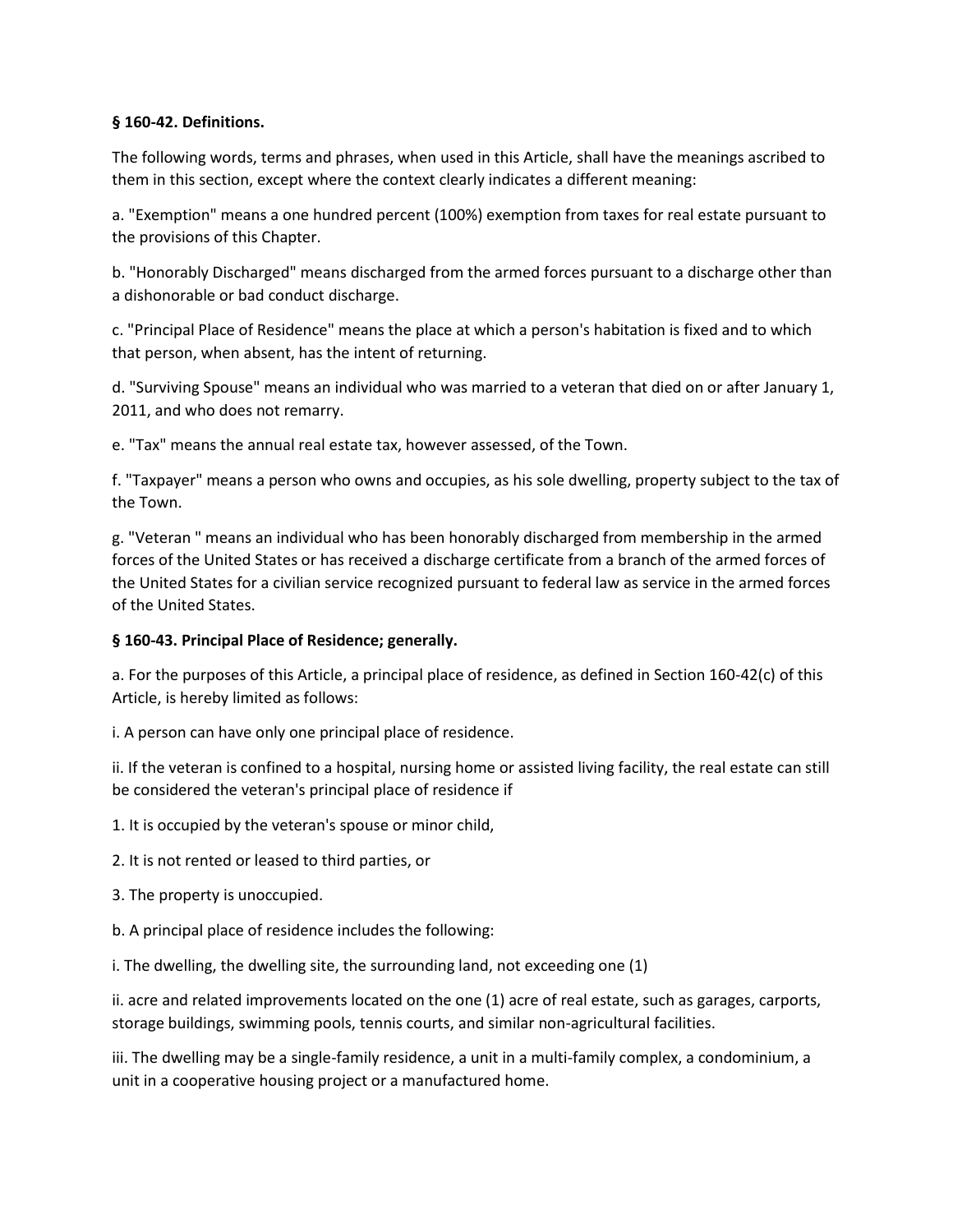c. The principal place of residence does not include land on which agricultural facilities such as barns, pig pens, corrals, bunk houses, farm equipment, sheds and other outdoor buildings are located.

## **§ 160-44. Authorized; general prerequisites to grant.**

Tax exemption is authorized, upon application made and within the limits provided in this Article, for taxpayers who meet the following criteria:

a. The taxpayer is a veteran;

b. The taxpayer has been rated by the U.S. Department of Veterans Affairs or its successor agency pursuant to federal law to have a one-hundred percent (100%) service connected, permanent, and total disability;

c. The taxpayer occupies the real property as his principal place of residence, as defined and limited by section 160-43 of this Article; and

d. The title to the residential property for which the exemption is claimed must be held by the person entitled to claim such exemption, or held jointly by the claimant and his or her spouse.

## **§ 160-45. Surviving Spouse; general prerequisites to grant.**

The surviving spouse, as defined in § 160-42(d) of this Article, of a veteran eligible for the exemption set forth in this Article shall also qualify for the exemption, with the following limitations:

a. The surviving spouse must continue to occupy the real property as his principal place of residence;

b. The surviving spouse must not remarry; and

c. The death of the veteran occurred on or after January 1, 2011.

## **§ 160-46. Applies to residential property only.**

It is the express purpose of this Article to confine the exemption to residential property exclusively used as such by the owners thereof. No income bearing residential property or combination of business and residential property shall be entitled to the exemption.

## **§ 160-47. Exemption for residential property not exceeding one acre.**

Any real estate exempted from taxation pursuant to this Article shall not exceed one acre.

# **§ 160-48. Taxpayer's affidavit and application for exemption.**

a. For a taxpayer to qualify for an exemption under this Article, he must file an affidavit and application annually, after January 1 but not later than April 1, with the Town Treasurer or Commissioner of Revenue.

b. The taxpayer application must include an affidavit or sworn written statement setting forth and identifying:

i. The location, description, and address of the property sought for tax exemption;